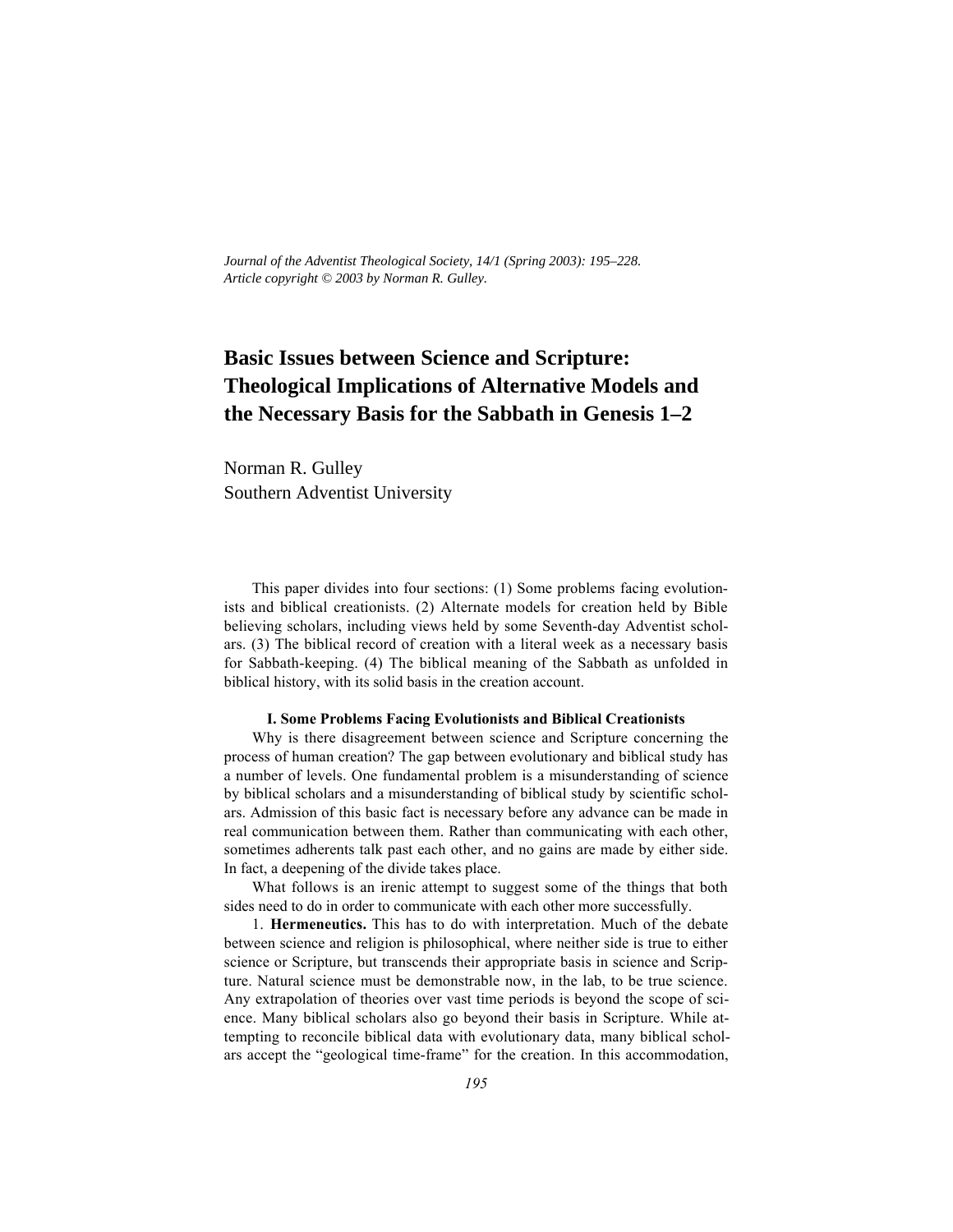*theistic evolutionists* believe God started the long process, and *progressive evolutionists* add that God continues to contribute to the process from time to time. The theory of the survival of the fittest and the death of animals for millions of years and the eventual evolution of humans is opposed to the biblical view of God as love. Why would God inflict so much pain and death on animals in order to create humans? Biblical scholars who attempt to accommodate Scripture to evolutionary thinking in order to protect the trustworthiness of Scripture unwittingly end up questioning its trustworthiness in teaching the love of God.

2. **Sola Scriptura**. *Sola Scriptura* is the biblical doctrine that Scripture interprets Scripture. A large number of scholars overlook the importance of this doctrine. These scholars go to the creation record (Gen 1–2) but come up with different interpretations. They range from those who say God created *ex nihilo* (out of nothing) to those who say He created through the evolutionary process, launching it and guiding it each step of the way. As we will see below, these Bible-believing Christians come up with various models of creation, yet each one claims to be true to Scripture. This obviously involves whether or not one is using a hermeneutic where Genesis 1–2 is carefully interpreted in its immediate and canonical contexts. What the rest of Scripture says about creation is important to a proper understanding of Genesis 1–2.

Creation study limited to Genesis 1–2 confines the objectivity of the research and unwittingly ignores the Bible's own criteria for biblical study. The rest of Scripture provides the biblical worldview for Genesis 1–2. The *sola scriptura* principle illustrates that rightly understood, biblical-theology is a science. It allows revelation given in Scripture to inform, rather than looking within human thinking to non-biblical ideas.

T. F. Torrance, my major professor at the University of Edinburgh, has made a significant contribution in demonstrating that theology is a science. Although basically in the Barthian tradition, subsuming all revelation under the revelation of Jesus Christ as the Word of God, he has some keen insights into the right that theology has to function as an authentic science. Some of his books on this topic include *Theological Science* (1969), *Christian Theology and Scientific Culture* (1980), *Belief in Science and in Christian Life* (1980), *Reality and Scientific Theology* (1985), and *Transformation and Convergence in the Frame of Knowledge: Explorations in the Interrelations of Scientific and Theological Enterprise* (1984).<sup>1</sup>

<sup>1</sup> T. F. Torrance, *Theological Science* (London: Oxford UP, 1969); *Christian Theology and Scientific Culture* (Eugene OR: Wipf & Stock, 1998, 1980); *Belief in Science and in Christian Life* (Edinburgh: Handsel, 1980); *Transformation and Convergence in the Frame of Knowledge: Explorations in the Interrelations of Scientific and Theological Enterprise*, (Grand Rapids: Eerdmans, 1984). Other texts include, *Reality and Evangelical Theology: The Realism of Christian Revelation* (Downers Grove, IL: InterVarsity, 1999) and *Divine Meaning, Studies in Patristic Hermeneutics* (Edinburgh: T & T Clark, 1995).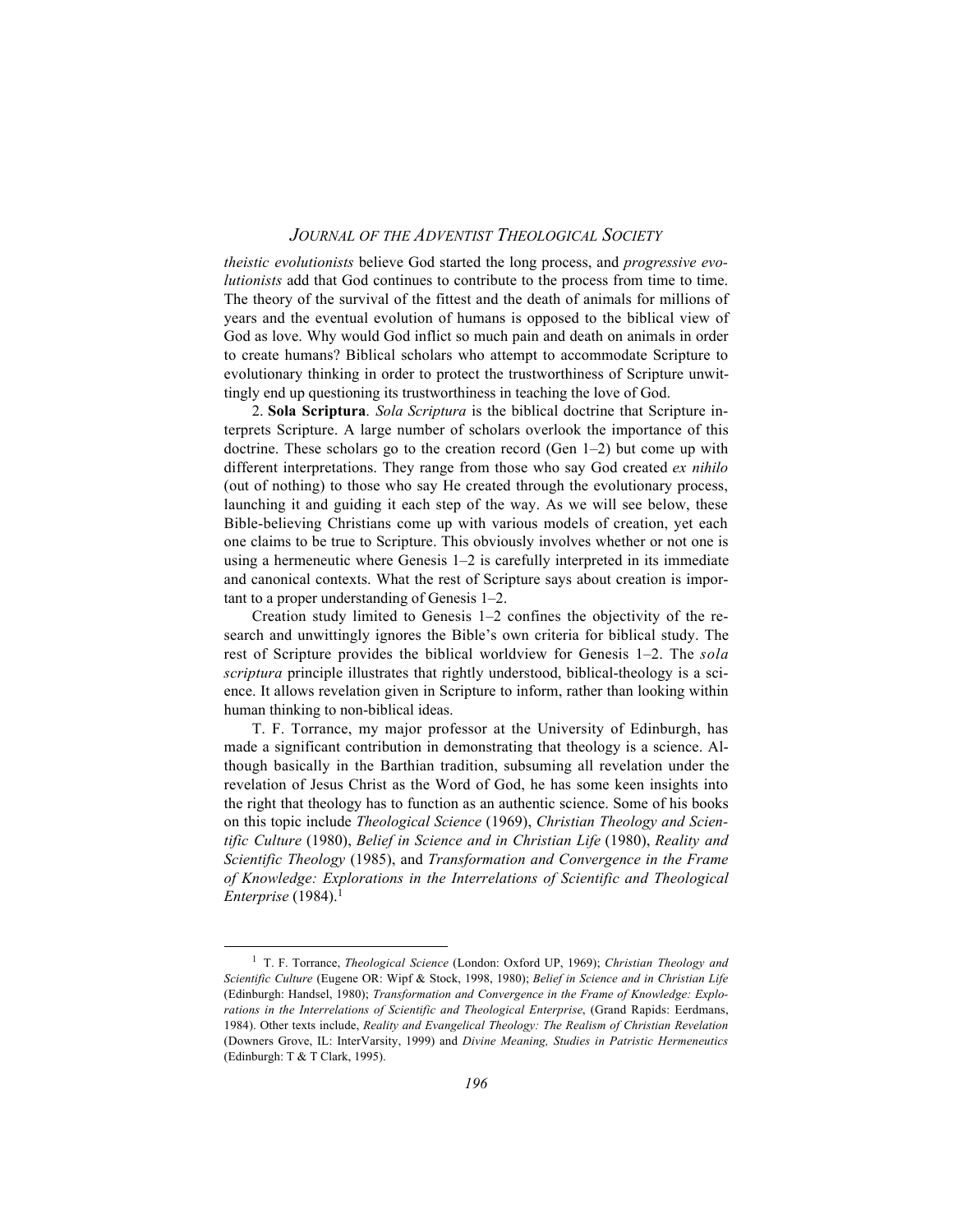3. **The Challenge of Subjectivity in Both Science and Biblical-Theology**. Immanuel Kant (1724–1804) posited the idea that reality is in the mind of the observer, a position common in the dualistic thinking of the Greeks, who separated the *noetic* (mind) from the *ontic* (real) world, or the *intelligible* from the *sensible* realms. For the Greeks, reality in nature was but a projection of the reality in the mind.

Kant continued this dualism by stating that God could never be known as He is in Himself, for all knowledge involves some projection of the mind upon the reality.<sup>2</sup> Torrance rightly calls this objectifying rather than being objective.<sup>3</sup> For Kant the world and God do not exist independent of the human mind. Process theology apparently builds on this principle, for God, who is in process of development, is dependent upon the universe as His body.4 For Kant, one does not draw the laws of nature out of nature, but reads them into nature. So "scientific theories have no bearing upon being or reality independent of ourselves."5

This view is called in question in the modern (and now postmodern) world, culminating in the great contribution made by Albert Einstein. Scientific method has progressed through three major periods: (1) The early classical period from Pythagorean ( $6<sup>th</sup>-4<sup>th</sup>$  centuries BC) and Ptolemaic ( $4<sup>th</sup>$  century BC–1 $6<sup>th</sup>$  century AD) times up to Newton (1642–1727), with its emphasis on deduction; (2) the Newtonian era, with emphasis on causality; and (3) the modern and postmodern period, with its emphasis on field theory, which rejected the dualistic basis of the other two periods.<sup>6</sup> Biblical-theological<sup>7</sup> science means that one rejects the existential theological method in which concepts are projected from religious self-understanding. It recognizes that there is a given in Scripture as there is in nature, and that one must come to study the given for its own sake and allow its own inner-rationality to reveal itself. It begins with Genesis 1–2 as literal history and refrains from reading into it a subjective interpretation of long periods of evolutionary theory.

<sup>2</sup> Immanuel Kant, *Critique of Pure Reason* (Cambridge, UK: University Press, 1998), 169, 605–623. Kant said, "all our knowledge begins with experience." *Critique of Pure Reason*, trans. Norman K. Smith (London: Macmillan, 1929), 41. Kant called such knowledge empirical philosophy, whereas "doctrines from *a priori* principles alone we may call *pure* philosophy." Immanuel Kant, *Critique of Practical Reason and Other Works on the Theory of Ethics*, trans. Thomas K. Abbott (London: Longmans, Green, 1948), 2. T. F. Torrance, *Christian Theology and Scientific Culture* (Belfast: Christian Journals, 1980), 20. Richard Grigg, *Theology and a Way of Thinking* (Atlanta: Scholars, 1990), 26.

<sup>3</sup> Torrance, *Christian Theology and Scientific Culture*, 20.

<sup>4</sup> For an evaluation of Process thought, see Norman R. Gulley, *Christ is Coming!* (Hagerstown, MD: Review and Herald, 1998), 47–61.

<sup>5</sup> Torrance*, Christian Theology and Scientific Culture*, 20.

<sup>6</sup> Torrance, *Reality and Scientific Theology*, 80.

<sup>&</sup>lt;sup>7</sup> By this I mean theology based on Scripture, rather than on philosophy (systematic theology) or theology in Scripture (biblical theology in the technical sense).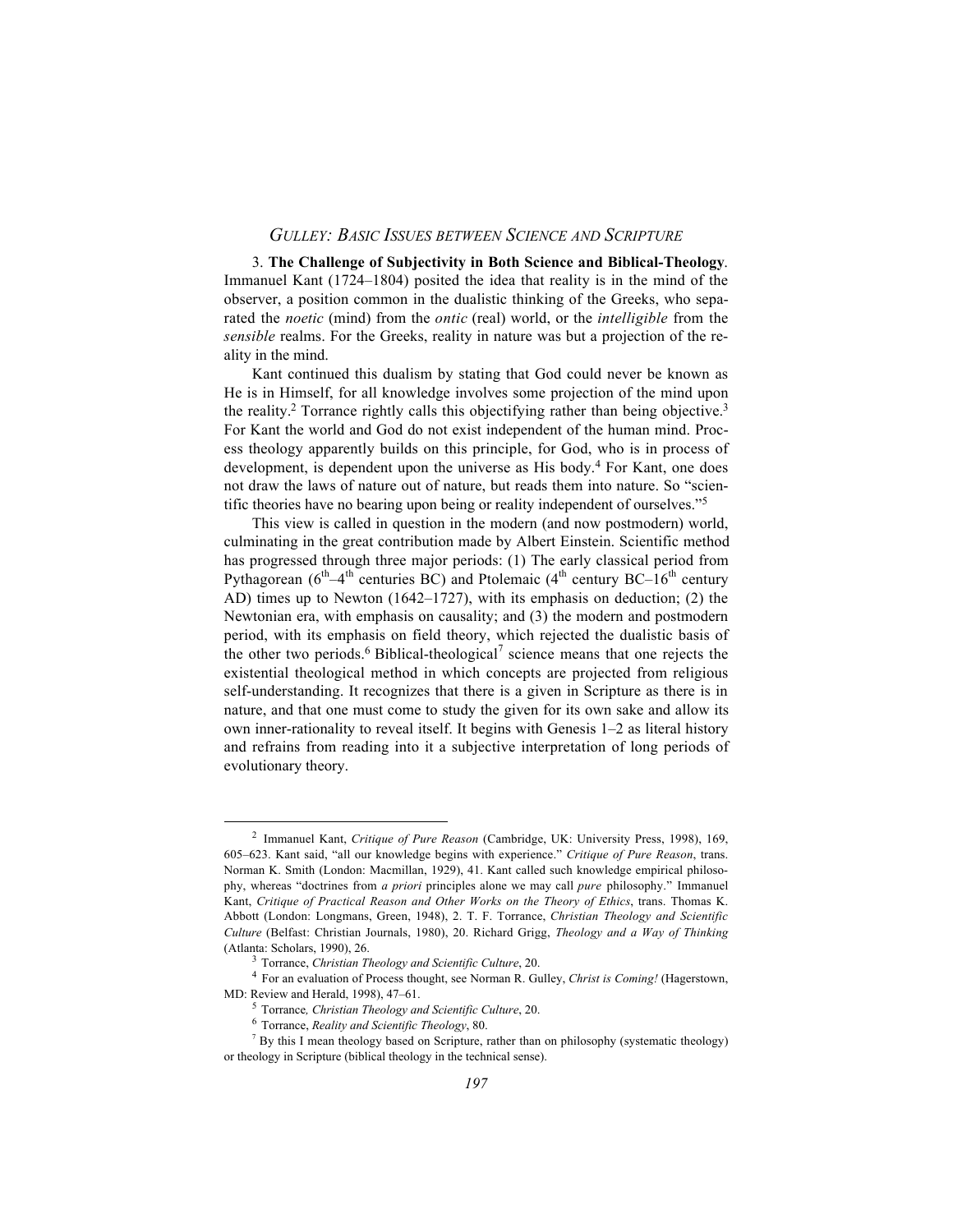4. **Defining Science**: There are many sciences. "Science" is a word that is appropriately used for natural science and biblical-theological science. As long as natural or biblical-theological study is done in a way that is true to itself, it is a science. All sciences have their own rationality and logical consistency. It is not right to force one upon another. In order for biblical-theology to be a science, it must be true to its own reality, thinking faithfully in accordance with the revelation of its own subject. It has a right to its own independent presentation of the data to answer the questions that seem to overlap with philosophy and natural science. The same can be said for true science, whatever the discipline.

(a) **Worldviews**. So-called scientific facts have changed with changing worldviews, as Thomas Kuhn observed.<sup>8</sup> Changes in scientific worldviews include the Copernican cosmology (sun as center of the universe) replacing the Ptolemaic cosmology (world as center of the universe) and the Einsteinian cosmology (all the universe is in a relational movement, without a center) replacing the Copernican.

Newton and Einstein studied the same universe, yet Newton thought it was mechanistic, while Einstein thought it was characterized by relativity. The reason for their different conclusions was the worldview, or framework, within which they observed. The science of these two scholars was impacted by the different worldviews they espoused.

In a similar way, natural science and biblical-theological science is thought out within two mutually exclusive worldviews. That is, either God had nothing to do with evolution or He created through the evolutionary process. This is the basic difference between them. Even though there are numerous theories on both sides, the discussion of these theories is without final resolution due to the worldview in which they are found. The evolutionary theories are confined to the natural worldview (methodological naturalism). The biblical theories are thought out within the supernaturalistic worldview. John Montgomery is right when he writes, "What nature is to the scientific theorizer, the Bible is to the theologian."9 Biblical-theological studies are becoming more precise and true to their own worldview. D.A. Carson reminds us, "Science no longer holds the epistemological advantage it once had."10

Biblical-theological science must not be intimidated by other sciences. It must be remembered, as Max Wilders mentions, that "Concerning reality as a whole . . . we are almost completely ignorant."<sup>11</sup> There is no natural science that can cover the totality of reality. Einstein's theories of relativity and the scientific

<sup>8</sup> Thomas Kuhn, *The Structure of Scientific Revolutions* (Chicago: U of Chicago, 1962).

<sup>9</sup> John W. Montgomery, *The Suicide of Christian Theology* (Minneapolis: Bethany, 1970), 283.

<sup>10</sup> D. A. Carson, *The Gagging of God*: *Christianity Confronts Pluralism* (Grand Rapids: Zondervan, 1996), 86.

<sup>11</sup> N. Max Wilders, *The Theologian and His Universe: Theology and Cosmology From the Middle Ages* (New York: Seabury, 1982), 166.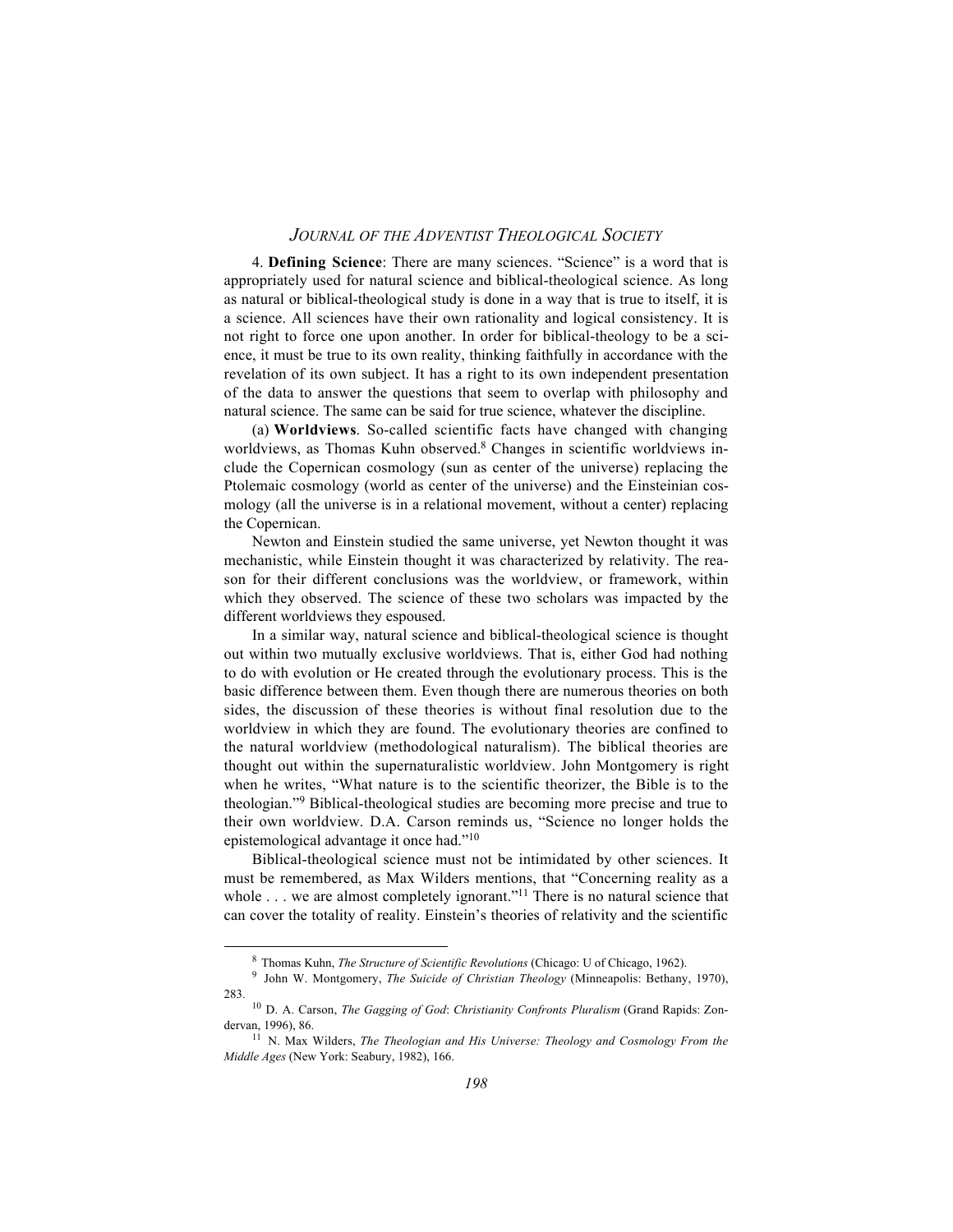probes into outer space give concrete evidence that there are vast universes out there, far beyond the imagination of those who launched the Enlightenment. There is no human worldview that does justice to the vastness of reality. Nor can it tell where the race came from, why it is here, and where it is going, the three basic questions probed by philosophy.

Biblical-theological science has a biblical worldview that is as expansive as the God who created the "heavens and the earth" (Gen 1:1, 2:1). This does not mean humans are left to their own unaided reason to discover or comprehend this vastness. However, biblical-theological science presents this larger worldview because it is given by God in His revelation in Scripture.

(b) **Presuppositions**. Exponents of either worldview (naturalism or supernaturalism), whatever their various theories within their worldview, come with that worldview as their fundamental presupposition. It is this presupposition that interprets the data.

Science is considered an objective search for truth, and scientific method holds a powerful influence over many disciplines. Often, by contrast, biblicaltheological study is considered obscurantist, lacking objectivity, merely an expression of subjective feelings based upon assumptions that cannot be proven. Biblical-theology should not be pressed into a corner by such a charge. It is best to look at this claim over against the context of science itself. David Hume, in his books *An Enquiry Concerning Human Understanding* and *Treatise of Human Nature*, questions basic assumptions of science that he believes cannot be demonstrated. For example, uniformitarianism, that the future will be the same as the past, and that every event has a cause.<sup>12</sup> This is important to our topic because uniformitarianism is foundational to the theories of evolution and geology. Scripture even predicted uniformitarianism in the end-time (2 Pet 3:3–6).

Science has basic presuppositions that are foundational to its systems. These basic beliefs must be accepted as a given in order for any system building to be done. Furthermore, with changing paradigms in science, who is to say that the present one will last? With Max Wilders, we agree in principle, "It is not inconceivable that contemporary science will in ages to come be looked down upon just as we look down upon the science of the Greeks or of the Middle Ages."<sup>13</sup>

It should be remembered, as Carl F. H. Henry points out, that "The decisive role of presuppositions is increasingly apparent to 20th-century scientific scholarship. The great advances in recent modern scientific theory have arisen through creative postulation rather than inductive observation."14

<sup>12</sup> David Hume, *An Enquiry Concerning Human Understanding*, ed., Eric Steinberg, (Indianapolis: Hackett, 1993), 15–25 (IV), 39–53 (VII); and *Treatise of Human Nature*, eds., L. A. Selby-Bigge and H. Nidditch (Oxford: Clarendon, 1985), 69–179 (1.111).

<sup>13</sup> Wilders, 168.

<sup>14</sup> Carl F. H. Henry, *Toward a Recovery of Christian Belief,* (Wheaton, IL: Crossway, 1990), 74.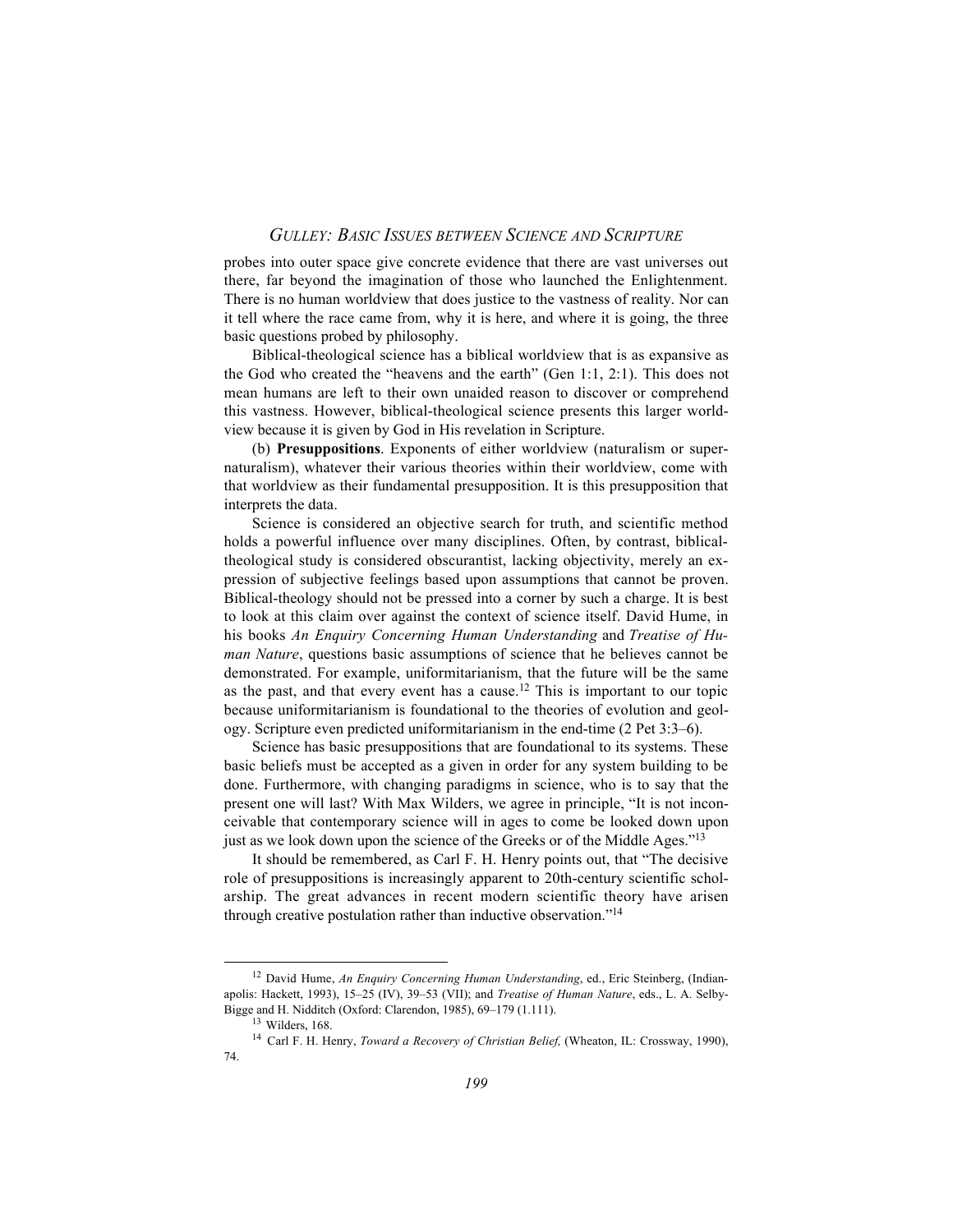"Only by careful attention to the role of presuppositions will the disaster of suspending Christian truth upon empirical consideration be avoided." For as Henry rightly points out, "Empirical method deals with phenomenal, not with noumenal reality; it cannot adjudicate the existence and nature of the supernatural. Worse yet, it yields only tentative and revisable conclusions; it cannot provide an irreversible verdict on anything. To rest the case for Christianity on an empirical appeal is not only methodologically unpromising but also theologically hazardous."<sup>15</sup>

(c) **Limitations of Science**. Not only does biblical-theological science have a breadth that transcends the visible domain of other sciences, but science has limitations even within its own empirical realm. Science is limited to the *how* questions. Thus, an article may be analyzed into how many atoms comprise it, how the basic particles interact, but there is no room for the *why* question. "Suppose for example, the object were a violin. Does a mere description of the layout of the atoms constituting the violin provide one with all that one might want to know about what a violin is and why such objects are made?"16 The answer is obviously no. There is much more to a violin than a description of its physical components. In the same way, there is much more to the universe than what one can observe. Biblical study is a science because it offers the broadest worldview to cover the major questions that remain unanswered in philosophy and the natural sciences.

In *The Case for Christianity,* C. S. Lewis speaks about the limitations of science, and therefore the need of the broader Christian perspective about God. "Science works by experiments. It watches how things behave. Every scientific statement in the long run, however complicated it looks, really means 'I pointed the telescope to such and such a part of the sky at 2:20 a.m. on 15th January and saw so-and-so,' or 'I put some of this stuff in a pot and heated it to such-andsuch a temperature and it did so-and-so.' Don't think I'm saying anything against science: I'm only saying what its job is. And the more scientific a man is, the more (I believe) he'd agree with me that this is the job of science—and a very useful and necessary job it is, too. But why anything comes to be there at all, and whether there's anything behind the things science observes—something of a different kind—this is not a scientific question."17 But it is very much within the purview of theological science, because theological science has to do with God, the Creator of everything.

Carl F. H. Henry notes that,

Empirical science must routinely take for granted what it cannot prove, including such principles as the comprehensive unity, harmony, and intelligibility of the universe, the prevalence of some kind

<sup>15</sup> Henry, 50.

<sup>16</sup> Russell Stannard, *Grounds for Reasonable Belief* (Edinburgh: Scottish Academic, 1989), 11.

<sup>17</sup> C. S. Lewis, *The Case for Christianity* (New York: Macmillan, 1989), 19.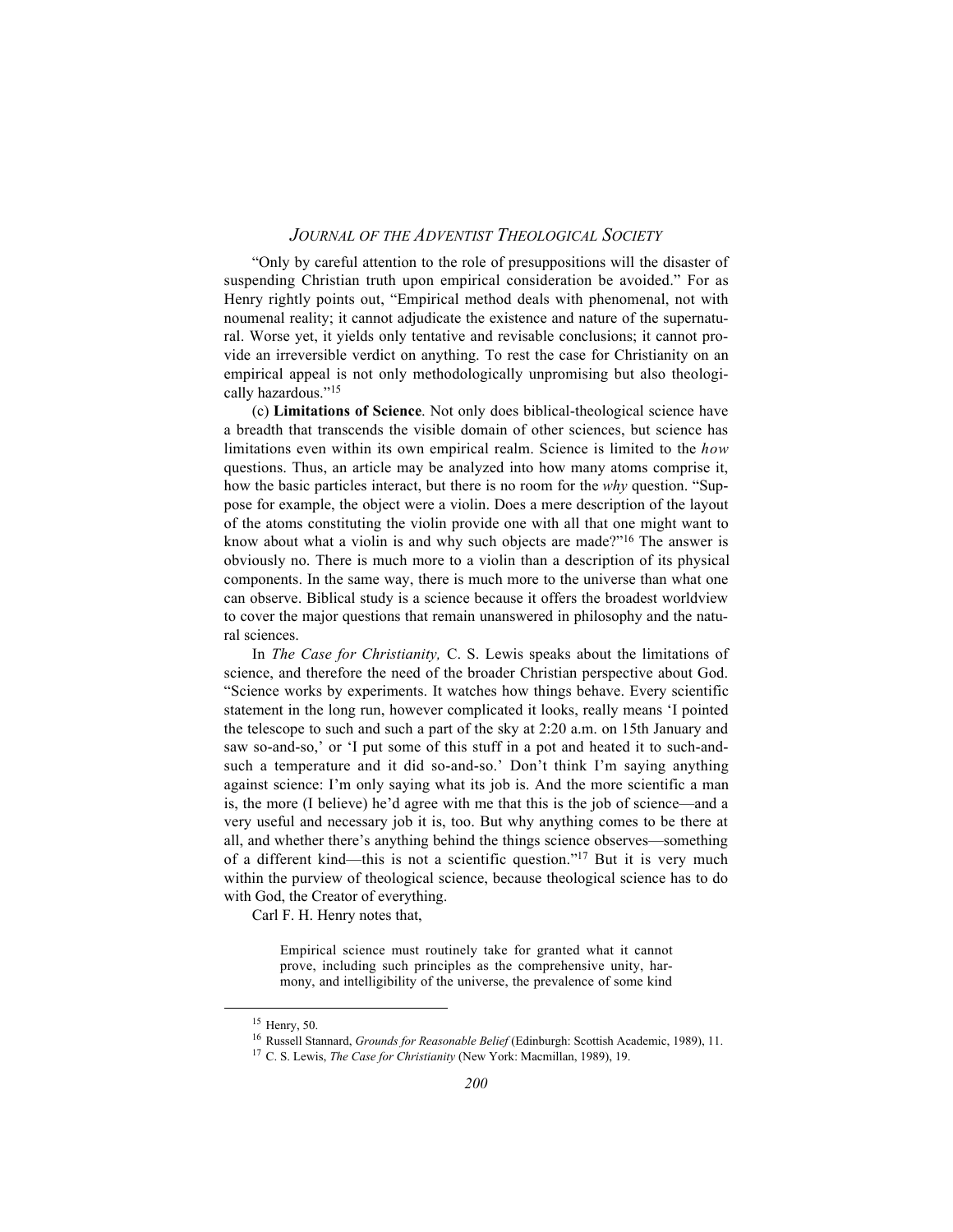of causal continuity in nature, and the necessity of honesty in experimentation and in scientific research. Without antecedently assuming such postulates, empirical science cannot even get under way.<sup>18</sup>

Science is not without other limitations. For example, it is well known by scientists that "facts" are theory-laden. As W. S. Vorster notes, "there is no such thing as pure observation or observation without theory. Each observation is based on some kind of theory or theoretical assumption."19 Evolutionary theories are often accepted as fact, without adequately questioning how those facts were derived and whether the process was objectively valid.

Millard Erickson rightly focuses on the uniqueness of theological science.

Theology surpasses other speculative sciences by its greater certitude, being based upon the light of divine knowledge, which cannot be misled, while other sciences derive from the natural light of human reason, which can err. Its subject matter, being those things which transcend human reason, is superior to that of other speculative sciences, which deal with things within human grasp. It is also superior to the practical sciences, since it is ordained to eternal bliss, which is the ultimate end to which science can be directed.<sup>20</sup>

While affirming the above-stated advantages of biblical-theological science over other sciences, it is also necessary to state that facts are theory-laden for biblical-theological science, too. Theologians too come to their data with presuppositions. This is why it is necessary that Christian scholars allow themselves to be placed under the divine guidance of the Holy Spirit illuminating Scripture, for "spiritual things are spiritually discerned" (1 Cor 2:14). A Spirit-led understanding of Scripture judges human presuppositions and corrects them by God's revelation.

(d) **Different Scientific Methods**. Different sciences are like different games. Stephen Toulmin asks what is the purpose of sport? If a person answers that it is to score more goals and beat one's opponent, this fits soccer, baseball, and tennis. But it does not fit solitaire, or many other games. Toulmin's book, *Foresight and Understanding: An Enquiry Into the Aims of Science*, reminds us that there is no single "scientific method."21 We can only speak of scientific methods.

<sup>18</sup> Henry, 43.

<sup>19</sup> *Paradigms and Progress in Theology*, eds., J. Mouton, A. G. van Aarde, and W. S. Vorster (South Africa: Human Sciences Research Council, 1988), 36.

<sup>20</sup> Millard J. Erickson, *Christian Faith* (Grand Rapids: Baker, 1986), 34.

<sup>21</sup> Stephen Toulmin, *Foresight and Understanding: An Inquiry Into the Aims of Science* (New York: Harper & Row, 1963), 17.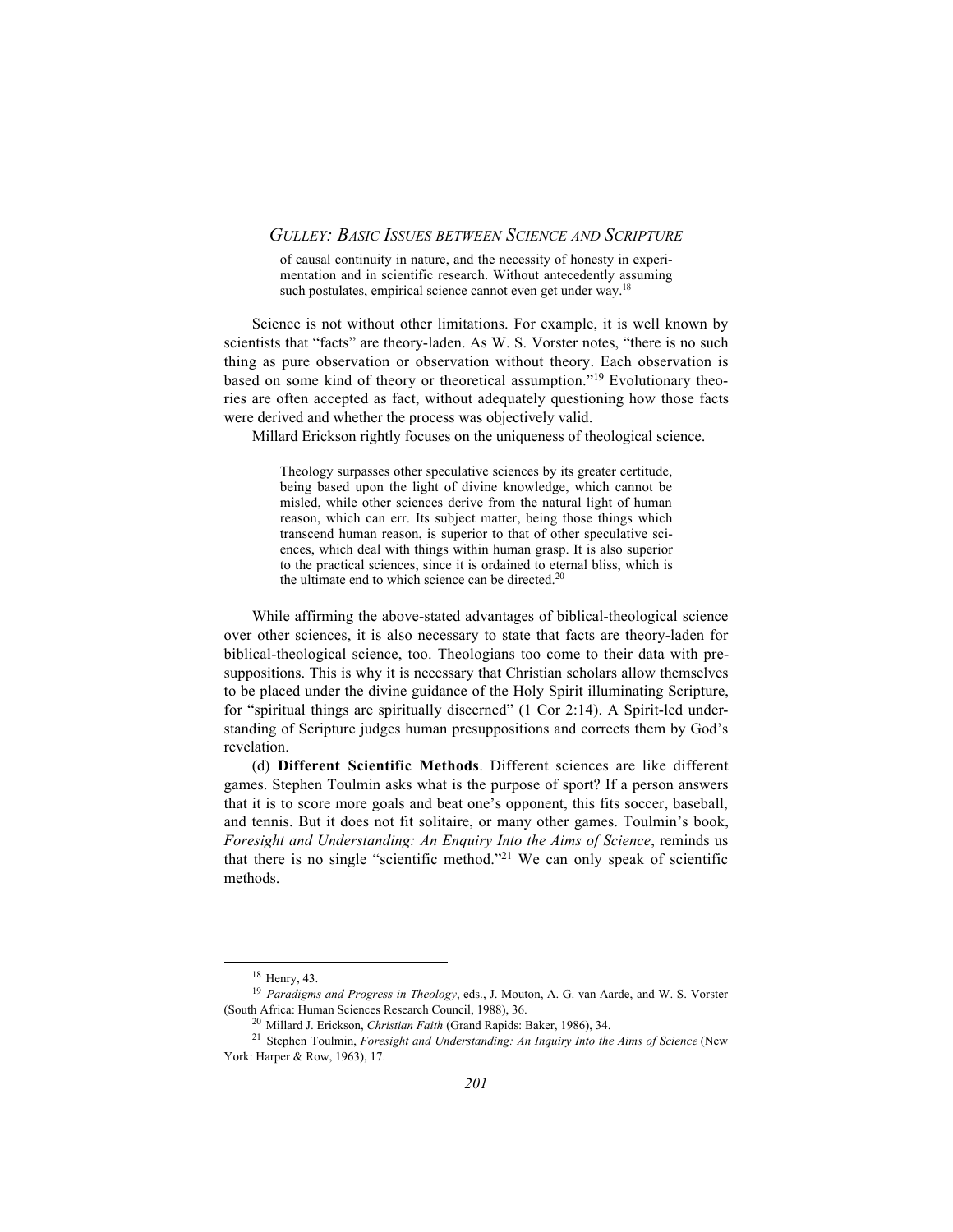Hans-Georg Gadamer, in his book *Truth and Method*, notes that different games are played differently, according to their own rules<sup>22</sup> (the same is pointed out by the philosopher Wittgenstein in his later contributions).23 The rules of the game fit the game, and not some other game. Each is played according to its own rules. Rugby rules don't apply to tennis, nor golf rules to basketball. So it is with biblical-theology as a science. It has its own rules (e.g., the biblical cosmic controversy worldview and *sola scriptura*) that form the scientific orderly reasoning that is characteristic of biblical-theological science. Just as a game must be played according to its own rules, so biblical-theology must be articulated according to its own rules. It is not necessary for biblical-theology to be beholden to the rules of philosophy or science because it is a different game. Christian scholars who accommodate biblical truth to the rules of evolutionary theory overlook this. Nor is it relevant for evolutionary scientists to reject creation by God, as this belongs to a game that has different rules.

Biblical-theological method involves more than scientific method.<sup>24</sup> This seems to be overlooked by David Tracy when he claims, "Most Christians now recognize that much of the traditional Christian manner of understanding the cognitive claims made in the Christian Scriptures should be rejected by the findings of history and of the natural and human sciences."25 Practical science studies the observable in nature. Theology studies the unseen God through the medium of Scripture. As Nigel Cameron reminds us, "The methods of the two are distinct, in that one involves the reception of God's self-revelation and the other active observation of the natural order."26 Kelly Clark rightly distinguishes between belief in God and belief in a scientific hypothesis. "It is more fitting to construe belief in God as analogous to belief in other minds or persons."27

Scientific method is confined to the demonstrable and cannot reach back beyond to the origin (metaphysics) of the observable.28 Biblical-theological method is broader than the scientific method because it begins with God as the Creator of all that is. Theological method begins with the self-revelation of God

<sup>22</sup> Hans-Georg Gadamer, *Truth and Method*, trans. Joel Weinsheimer and Donald G. Marshall (New York: Crossroad, 1990, 2nd rev. ed., Germ. 1960), 96.

<sup>23</sup> Ludwig Wittgenstein, *Philosophical Investigations*, trans. G. E. M. Anscome (New York: Macmillan, 1958, 3<sup>rd</sup> ed.), 19, 23, 241, 8-9, 11-12, 88.

<sup>&</sup>lt;sup>24</sup> However, "some of the most noteworthy experiments in modern experimental physics have been engendered by imaginative metaphysical theories." Carl F. H. Henry; *God, Revelation, and Authority* (Waco, TX:, Word, 1976), 1:171.

<sup>25</sup> David Tracy, *Blessed Rage for Order: The New Pluralism in Theology*, (New York: Seabury, 1978), 5.

<sup>26</sup> Nigel M. de S. Cameron, "Talking Points—Science Versus Religion," *Themelios*, 8/1, (1982): 23–27.

<sup>27</sup> Kelly J. Clark, *Return to Reason*: *A Critique of Enlightenment Evidentialism and a Defense of Reason and Belief in God* (Grand Rapids: Eerdmans, 1990), 122.

<sup>28</sup> The metaphysical dimensions of evolutionary theory (origins) are just that—theory, and not a part of scientific method.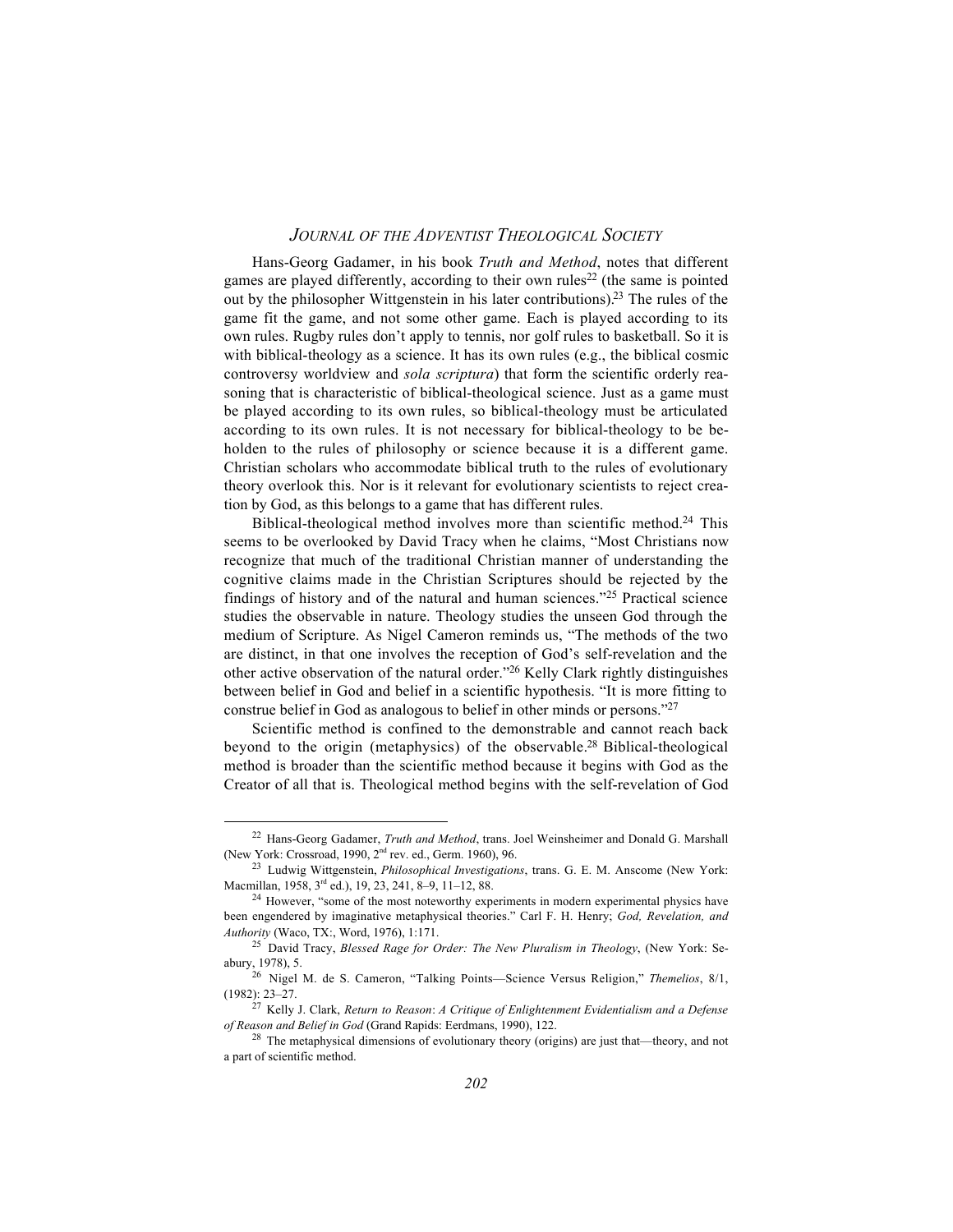in the totality of Scripture. Any confining of biblical-theology to a closed universe (Bultmann), or to a theory of correlation (Tillich), or to a feeling of absolute dependence (Schleiermacher) is a reductionist move toward the more limited worldview of science.

(f) **The Importance of Belief in Science and Biblical-theology.** Evolutionary scholars need to evaluate their claim that their determinations are based upon proof, whereas biblical-theology is based upon beliefs. Facts are not the sole province of science and beliefs the sole province of biblical-theological study. "How did this world get here?" is the question before both evolutionary naturalism and biblical creationism. Both answer this question from their beliefs in evolutionary theories or in biblical inspiration.

It is essential to biblical-theological science that the theologian believe in God as portrayed in Scripture. To relegate God to the "ground of all Being" (Tillich), to a "Wholly Other" (early Barth), or to immanence (Schleiermacher) is to fail to do justice to the God of Scripture. As biblical-theology is the science of God in His relationship to His universe, it fails to do its work if it speaks about any other god. The God of Scripture is the only God who is the subject of biblical-theological science.

There is a dualism between mind and matter evidenced in Greek and Kantian thought. T. F. Torrance speaks of "the damaging split between subject and object, mind and matter, or thought and experience."29 Michael Polanyi, considered "one of the greatest scientist-philosophers of our age,"30 worked to restore "personal knowledge" to scientific activity. "According to Polanyi, any scientific research pursued in a detached, impersonal, materialist way isolates itself from man's higher faculties and thereby restricts its range and power of discernment and understanding."31

In other words, faith can be a source of knowledge as well as observation. This differs from the Greek and Kantian projection of thought upon reality. Rather, it is a bringing of faith to reality with an openness to understanding it in an appropriate and worthy manner. Biblical-theological science necessitates that exponents come with a basic presupposition of faith in Scripture, just as a scientist comes with a basic presupposition of belief in nature.

Biblical-theology is a science in the truest sense of the term. Einstein, in his articles about the relationship between the two disciplines,

> discounted the one-sided contrast between knowledge and belief and the claim that belief should be replaced increasingly by knowledge, for that would undermine the enterprise of science itself as well as the conduct of our daily life. The aim of natural science is limited, to determine how facts are related to, and conditioned by, each other, and

<sup>29</sup> Torrance, *Belief in Science and in Christian Life: The Relevance of Michael Polanyi's Thought for Christian Faith and Life* (Edinburgh: Handsel, 1980), xv.

<sup>30</sup> Torrance*, Belief in Science and in Christian Life*, xiii*.*

<sup>31</sup> Torrance*, Belief in Science and in Christian Life*, xv.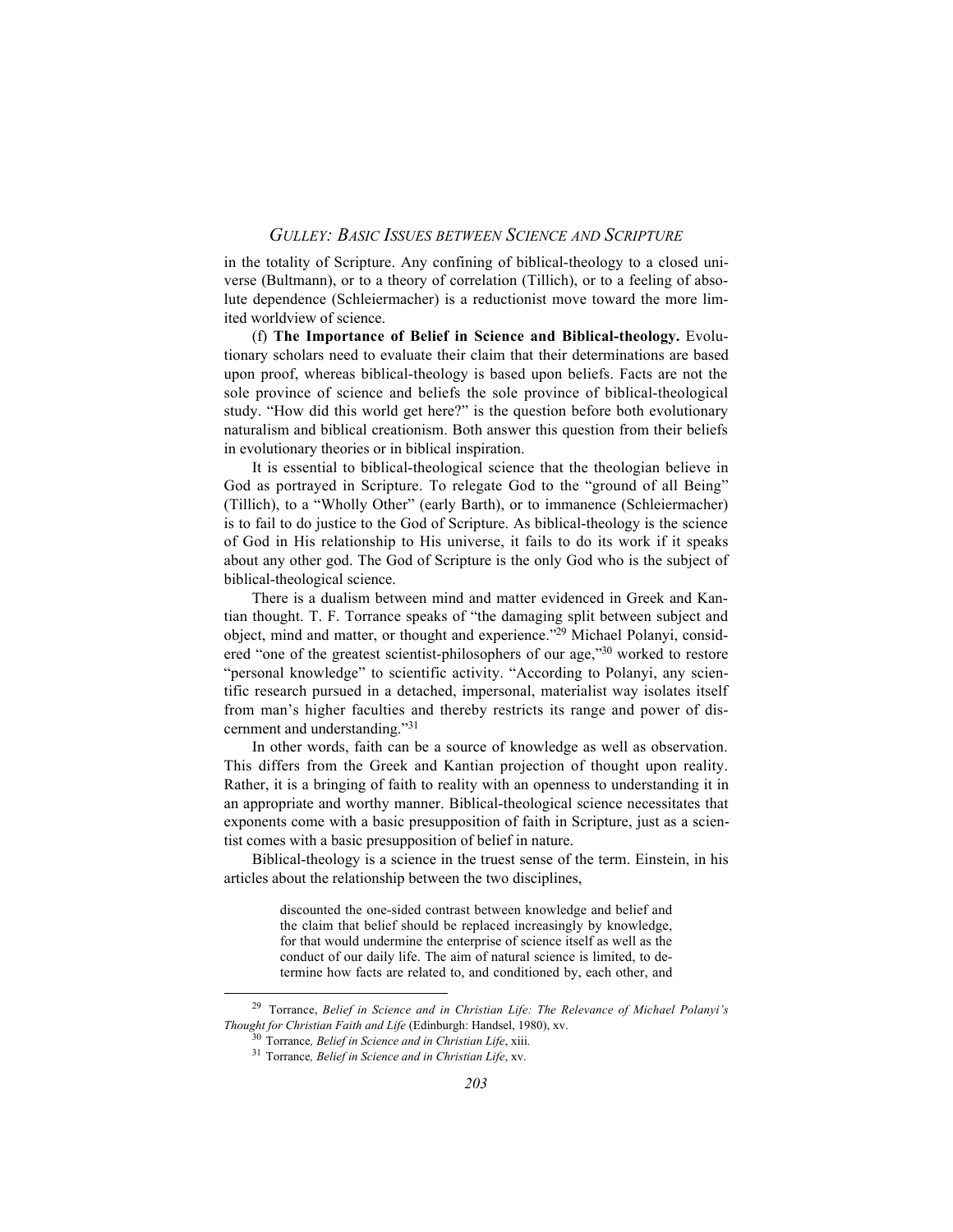in that way to attempt what he called 'the posterior reconstruction of existence by the process of conceptualization.' Science is quite unable through demonstration of this kind to provide the basic belief in the objective rationality of the universe or the aspiration toward truth and understanding that it clearly requires. Without profound faith of this kind, which comes from religion and revelation, science would be inconceivable.<sup>32</sup>

In simple language, the basic belief in the objective rationality of the universe does not come from the universe itself, for the universe, compared to Scripture, is a non-verbal revelation. It does not say anything.

Some great scientists, through the centuries, were indebted to the biblical worldview.<sup>33</sup> Scripture says the universe was created by the pre-incarnate Christ (Heb 1:1–3). This gives it inherent intelligibility, for as a contingent universe it reflects to some degree the rationality of its Maker. To this extent these scientists' belief in Scripture, or in God as the Creator of the universe, was fundamental to their science.

5. **The Challenge of Science to Evolution.** Science has challenged evolutionary assumptions. In his book *Darwin's Black Box*, Michael J. Behe, Professor of Biochemistry, observes that since the 1950s biochemistry has been examining the workings of life at the molecular level, something Darwin didn't know.

> It was once expected that the basis of life would be exceedingly simple. That expectation has been smashed. Vision, motion, and other biological functions have proven to be no less sophisticated than television cameras and automobiles. Science has made enormous progress in understanding how the chemistry of life works, but the elegance and complexity of biological systems at the molecular level have paralyzed science's attempt to explain their origins.<sup>34</sup>

How do you get from a single nut to a complex computer? It takes a lot of information to create a sophisticated computer. Likewise, how can mutations or natural selection create new genetic information? Phillip E. Johnson, in his book *The Wedge of Truth*: *Splitting the Foundations of Naturalism*, notes that random mutations in genes are inactive and hence not subject to natural selection, so how can they possibly be causing massive increases in genetic information to

<sup>32</sup> Torrance, *Christian Theology and Scientific Culture*, 7; parenthesis supplied.

<sup>&</sup>lt;sup>33</sup> The following are Christian founders of key scientific disciplines: Isaac Newton (Dynamics), John Kepler (Astronomy), Robert Boyle (Chemistry), Lord Kelvin (Thermo-dynamics), Louis Pasteur (Bacteriology), Matthew Maury (Oceanography), Michael Faraday (Electro-magnetics), Clerk Maxwell (Electro-dynamics), John Ray (Biology), and Carolus Linnaeus (Taxonomy). Henry M Morris, *The Biblical Basis for Modern Science* (Grand Rapids: Baker, 1990, 8th printing), 30.

<sup>34</sup> Michael J. Behe, *Darwin's Black Box*: *The Biochemical Challenge to Evolution* (New York: Simon & Schuster, 1996), x.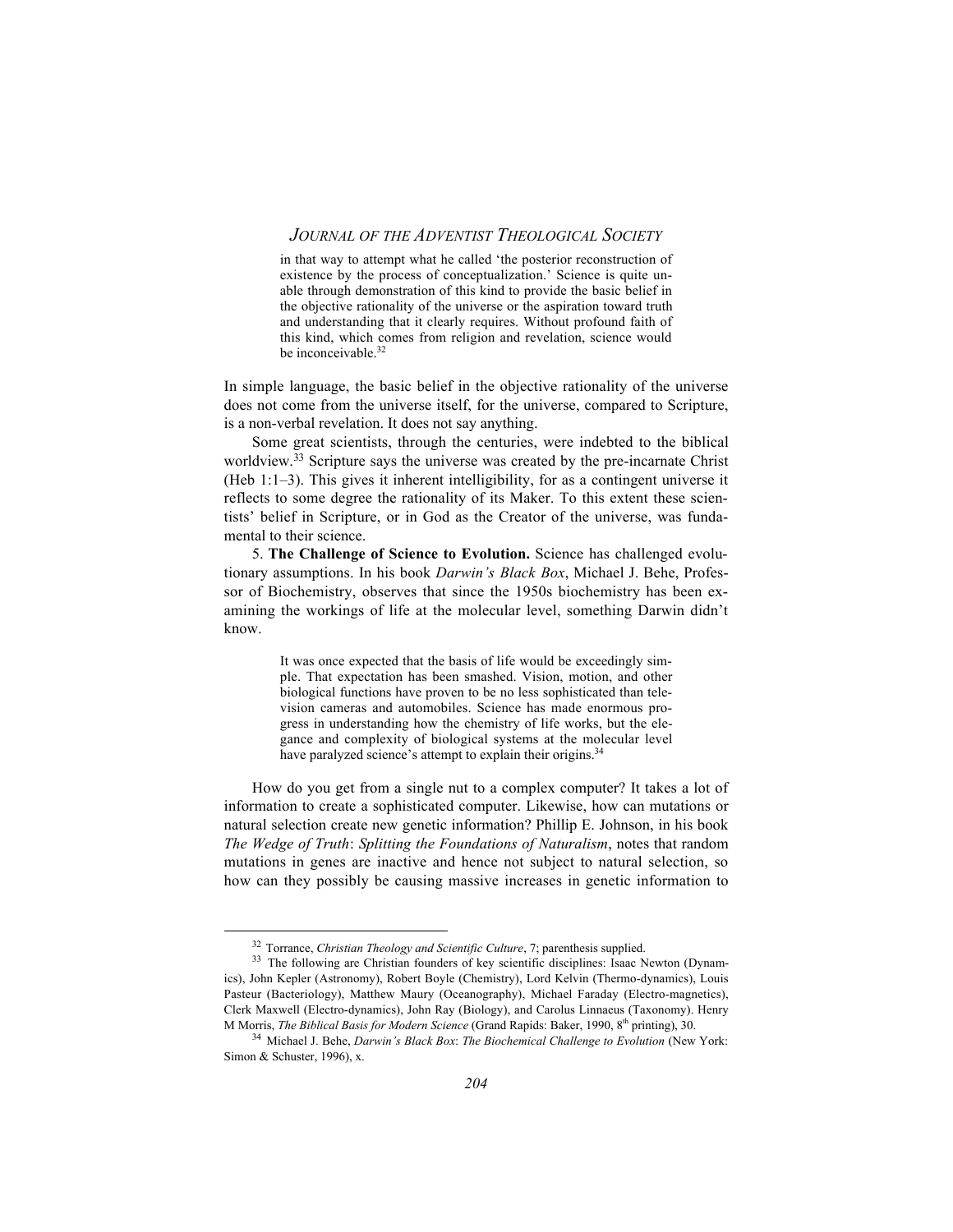make evolutionary development work?35 He refers to the book *Not By Chance! Shattering the Modern Theory of Evolution*, by Lee Spetner, who says the adaptive mutations that Darwinists cite as information-creating actually can lead to a loss of information. For example, this occurs when a mutation makes a bacterium resistant to antibiotics, doing so by disabling its capacity to metabolize a certain chemical. Johnson likens this to hitting the case of a sputtering radio to cause a loose wire to reconnect. "But no one would expect to build a better radio, much less a television set, by accumulating such changes."36 Nor would this help a nut become a computer.

6. **The Soul Argument.** The place of the soul in evolution or creation is misunderstood by both sides. Evolution denies any dualism of body and soul, claiming both as material. Most Christians accept dualism of body and soul, claiming souls as non-material. Henry M. Morris is an example of a creationist who uses dualism of soul and body to question materialistic evolution.<sup>37</sup> These conclusions are not based on science or Scripture, but are unproved assumptions.

7. **Beyond Concordism.** Some scholars try to harmonize the various creation views. They are known as Concordists. They believe Scripture and nature are really speaking about the same events, but from different perspectives. They tend to look to nature for objective evidence and to Scripture for a primitive, less sophisticated, non-scientific account. This assumes what it seeks to prove, that evolution is a fact and that humans are still evolving, and so contemporary scientists are more advanced than the writer (or writers, JEDP) of Genesis.

#### **II. Alternate Models of Biblical Creation**

1. **Impact of Evolution on Churches.** We do not consider liberal theology, which capitulated to evolutionary theories long ago. The fact is, conservative churches are also vulnerable. Evolution has made remarkable inroads into Evangelical theology by calling into question the historicity of the Genesis account of creation. How far have evolutionary theories invaded Christianity? Some consider that George McCready Price made an important contribution. J. P. Moreland and John Mark Reynolds report, on the other hand, that

> By the middle of the twentieth century, opposition to Darwinism was limited to the more fundamentalist religious communities. Groups like the Seventh-day Adventists carried on an active assault against

<sup>35</sup> Phillip E. Johnson, *The Wedge of Truth*: *Splitting the Foundations of Naturalism* (Downers Grove, InterVarsity, 2000), 41–46.

 $36$  Johnson, 47.

<sup>37</sup> Henry M. Morris, *The Biblical Basis for Modern Science* (Grand Rapids: Baker, 1984), 405–413.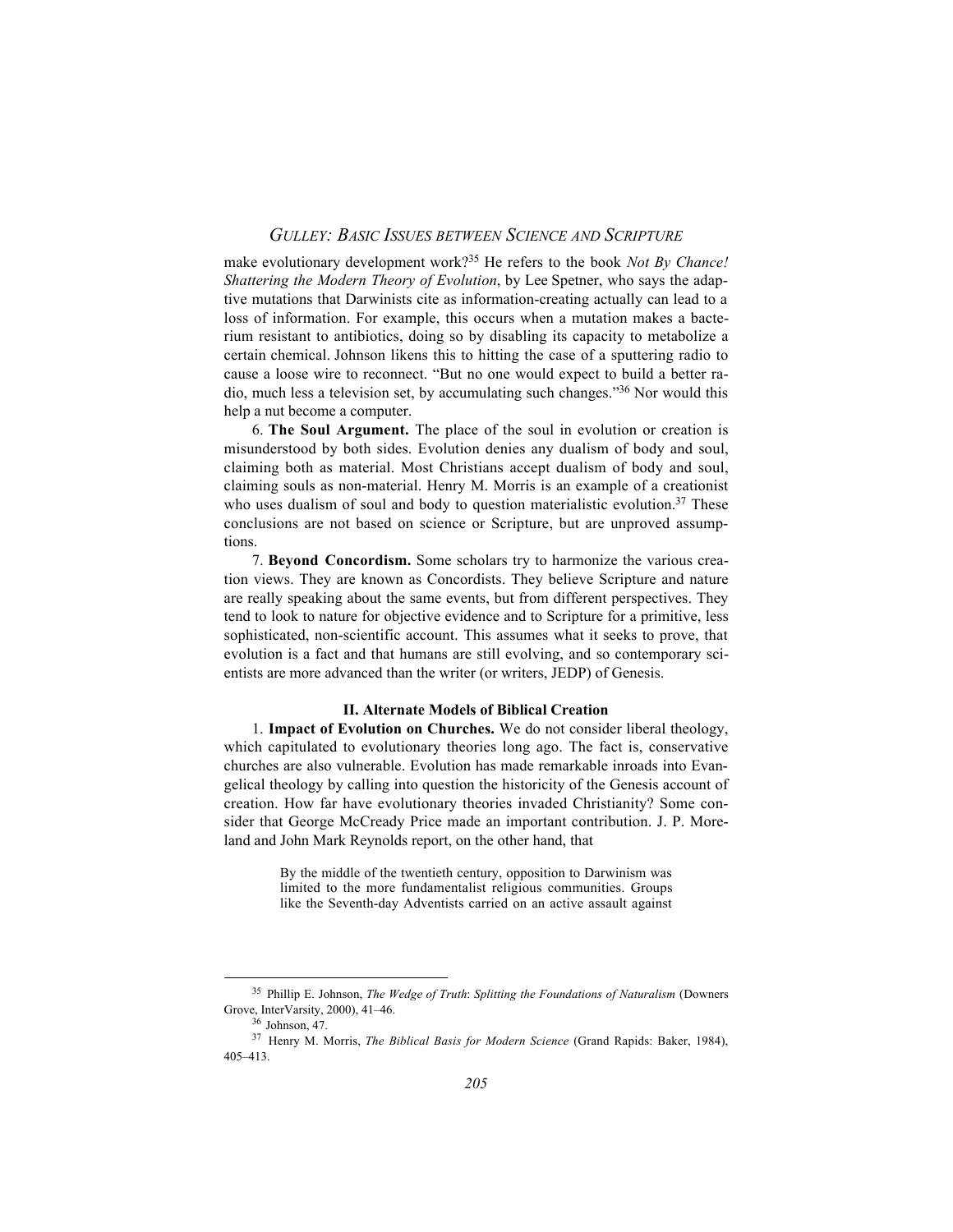evolutionary thinking, sometimes with more noise and vigor than scientific care or rigor.<sup>38</sup>

Paul K. Jewett notes that "few who confess the Christian doctrine of creation would suppose that the world was fashioned in a week of time some six thousand to ten thousand years ago. Drafts of time of a vastly different magnitude are indicated by the findings of the natural sciences."39 Howard J. Van Till comments, "I would even be so bold as to add that the misunderstanding of the historic doctrine of creation may be as widespread within the Christian community as it is outside of it . . ."40 Theology accommodates science by interpreting the Genesis record in the light of the current scientific worldview.<sup>41</sup> Some evangelical theologians believe that death existed before the human race prior to the Fall, $42$  raising questions about whether death is sin's wages and hence undermining the atonement. According to evolutionary theory, death is something natural and not a result of human sin. Karl Barth claims that death is a part of being finite, because God has no beginning or end, while by contrast humans have a beginning and an end. Therefore, death is a part of being human.<sup>43</sup>

The Second Vatican Council (1963–1965) addressed the relation between Scripture and science. It speaks of "the rightful independence of science,"<sup>44</sup> and of "the legitimate autonomy of human culture and especially of the sciences."45 This is in keeping with the Catholic division between Scripture and tradition. In the Document on Revelation, "sacred tradition" is placed before "sacred revelation."46 In the same way it is expected that science take precedence over Scripture in the area of evolution. The current *Catechism of the Catholic Church* (1994) says, "The question about the origins of the world and of man has been the object of many scientific studies which have splendidly enriched knowledge

<sup>38</sup> J. Moreland and John Mark Reynolds, eds., *Three Views on Creation and Evolution* (Grand Rapids: Zondervan, 1999), 32–33.

<sup>39</sup> Paul K. Jewett, *God, Creation, and Revelation* (Grand Rapids; Eerdmans, 1991), 479–480.

<sup>40</sup> *Three Views on Creation and Evolution*, 161.

<sup>41</sup> Scholars who, in varying degrees, place evolutionary theory as the context in which to interpret the Genesis account include: Augustus Strong, *Systematic Theology* (Philadelphia: Judson, 1907), 465–466; Bernard Ramm, *The Christian View of Science and Scripture* (Grand Rapids: Eerdmans, 1954), 76–79; Langdon Gilkey, *Maker of Heaven and Earth* (Garden City, NY: Doubleday, 1965); Millard J. Erickson, *Christian Theology* (Grand Rapids: Baker, 1986), 381–382; Jewett, 378–484.

<sup>42</sup> Marco T. Terreros, "Death Before the Sin of Adam: A Fundamental Concept in Theistic Evolution and Its Implications for Evangelical Theology" (Ph.D. dissertation, Andrews University Theological Seminary, 1994). See *Andrews University Seminary Studies* 32/1–2 (Spring-Summer 1994): 114.

<sup>43</sup> Karl Barth, *Church Dogmatics* (Edinburgh: T & T Clark, 1960), 3/2:511–640.

<sup>44</sup> *The Documents of Vatican II*, ed. Walter M. Abbott, S. J. trans. ed., Rev. Msgr. Joseph Gallagher (London: Geoffrey Chapman, 1967), The Church Today, Par. 36, 234.

<sup>45</sup> *The Documents of Vatican II*, The Church Today, par. 59, 265.

<sup>46</sup> *The Documents of Vatican II*, 117.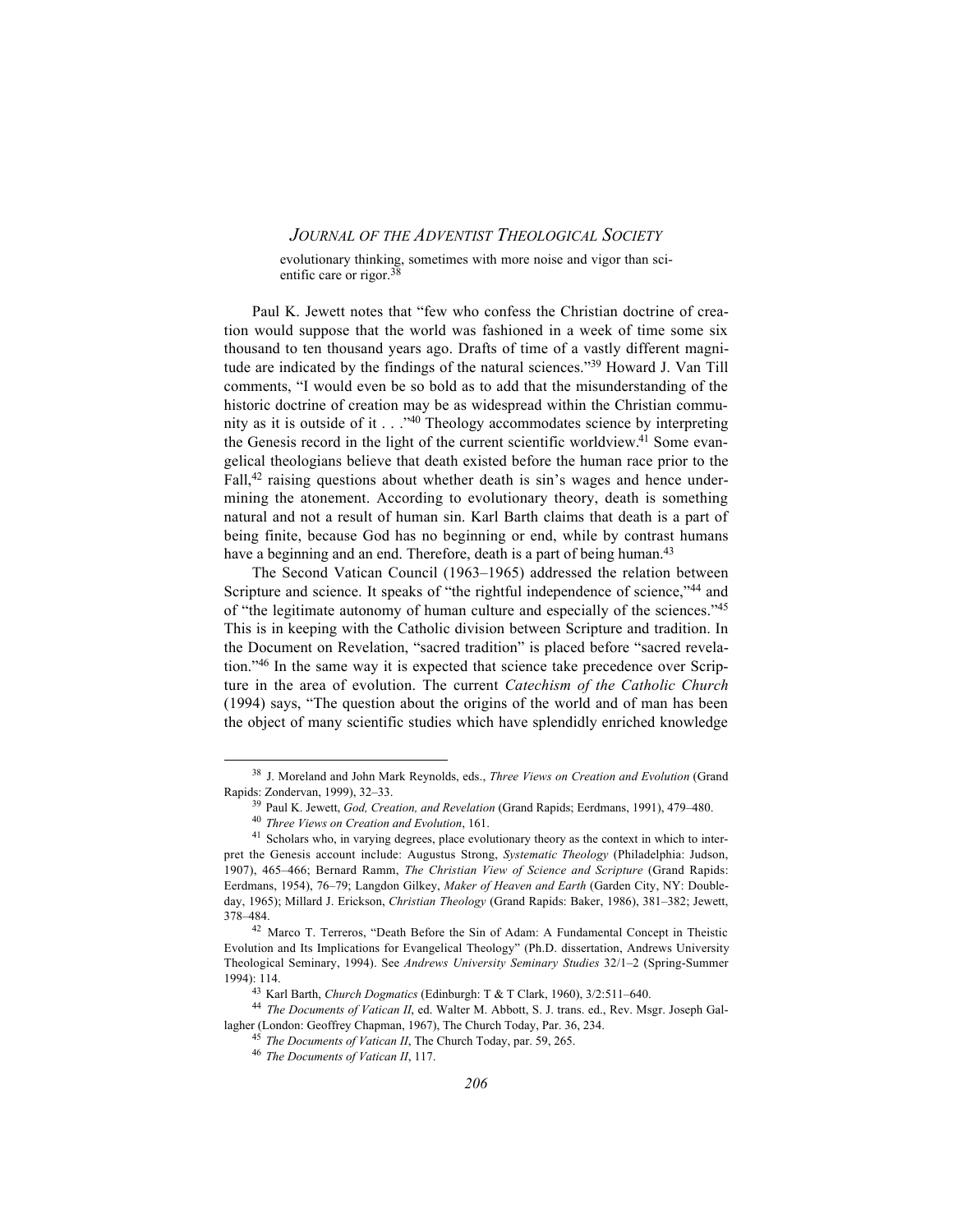of the age and dimensions of the cosmos, the development of life-forms and the appearance of man." The document gives thanks to God "for the understanding and wisdom he gives to scholars and researchers."47

All of the above is sad in light of Scripture's own witness to the historicity of Genesis 1–11. Richard Davidson says, "In fact, *every* NT writer explicitly or implicitly affirms the historicity of Genesis 1–11 (see Matt 19:4, 5; 24:37–39; Mark 10:6; Luke 3:38; 17:26, 27; Rom 5:12; 1 Cor 6:16; 2 Cor 11:3; Eph 5:31; 1 Tim 2:13, 14; Heb 11:7; 1 Pet 3:20; 2 Pet 2:5; James 3:9; 1 John 3:12; Jude 11, 14; Rev 14:7)."48

2. **Alternative Models**. We will consider (1) three major models that Christians espouse as presented in the book *Three Views on Creation and Evolution*. They follow methodological naturalism or theistic evolutionism. The first attributes what we see around us to natural selection and chance, while the second attributes it to divine causation in the launching of the process. It is alleged that evolution demonstrates that creation is the result of a natural process rather than the work of God. The three views below attempt to respond to this challenge. Then we will consider (2) an alternative view found within the Seventhday Adventist church and some comments on creation by other Seventh-day Adventist scholars.

(a) **Young Earth Creationists** come to Genesis with a **Completely Literal View.** This is an instantaneous fiat creation out of nothing in six days about ten thousand years ago. Efforts to support this view are (1) one view of the *gap theory* between Genesis 1:1 and 1:2, suggesting the world was first created a long time before creation week; (2) the *apparent-age theory*, making the world look older than ten thousand years; and (3) the *flood-geology theory* to explain the strata levels as a death of the old world rather than an evolution of the first world.49

Most Seventh-day Adventists fit into this category (except #1) in believing that God directly created each of the basic types of organisms in six days, that the curse of Genesis 3:14–19 has "profoundly affected every aspect of the natural economy," and that there was a global flood.<sup>50</sup> They reject the theory that God used evolution as His method to create humans.

(b) **Old Earth Creationists or Progressive Creationists** come to Genesis with an **Essentially Literal View.** Genesis 1–3 are essentially historical, but they are also non-literal descriptions. Proponents look for *harmonization* of the literal biblical text with scientific descriptions. For example, each day in creation is a *chronological* long period of natural evolution between times of fiat creation. Or the arrangements of creation days are *not chronological*. Human

<sup>47</sup> *Catechism of the Catholic Church* (Liguori, MO: Liguori Publications, 1994), 74.

<sup>48</sup> Richard M. Davidson, "Biblical Interpretation," in *Handbook of Seventh-day Adventist Theology* (Hagerstown, MD: Review and Herald, 2000), *SDA Bible Commentary*, 12:70.

<sup>49</sup> *Three Views on Creation and Evolution*, 251.

<sup>50</sup> *Three Views on Creation and Evolution*, 42–44.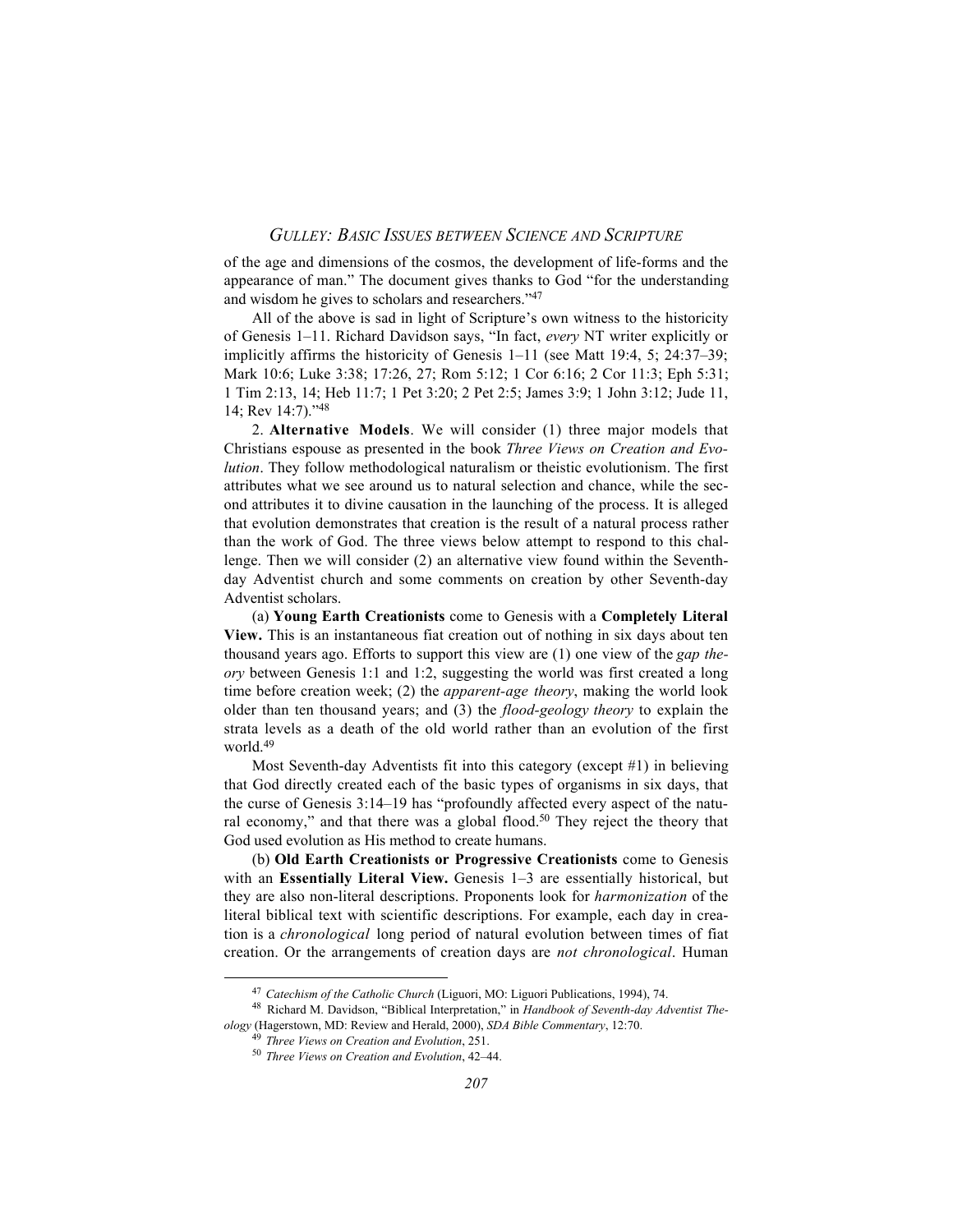beings were not the result of natural evolution, but came by a creative act of God $51$ 

Progressive creationists believe God created the heavens and earth aeons ago (Gen 1:1). Then the earth became formless and empty, possibly due to Satan's rebellion (Gen 1:2), and the recent restoration of the earth occupies the rest of the Genesis account. Some believe the flood was universal, others that it was local.<sup>52</sup> For Robert C. Newman, God's creative works do not take place during the days of creation, but in the long periods inaugurated by those days. So the week is dismissed, along with the Sabbath.<sup>53</sup>

(c) **Old Earth Creationists, Theistic Evolutionists, or Advocates of a Fully Gifted Creation** come to Genesis with an **Essentially Nonliteral View.** *Harmonization* between Scripture and science is rejected to the degree that Genesis was not written to inform humans of modern science. How God created is not given in Genesis but is largely given in science. Advocates are open to the fact that all creation, including humans, may have come into being through natural processes.54 To the extent that theistic evolutionists believe God used the evolutionary process to create, they accept harmonization between science and Scripture.

**Influence of Theistic Evolution.** Theistic evolution attempts to accept evolutionary theory while holding onto the fact that God as Creator launched the process and perhaps even superintended it. Some contemporary theologians "deny any original act of creation, and equate creation with that universal, continuing activity which traditional theology called 'preservation' or 'providence.'"55 Calling it "continuing creation," process theologians influenced by Alfred Whitehead especially espouse it,<sup>56</sup> and it appears in the theology of John Macquarrie.<sup>57</sup> Theistic evolutionists look at the Genesis account of creation as myth, saga, or poetry, in which the only factual information is that God had some part in the creative act. It is considered by many that the description of creation by Moses was influenced by the other creation stories in Eastern Mesopotamia, such as the *Enumah Elish* account. So the authority of the biblical record of creation is called into question and is laid aside to make room for evolutionary theory to explain the alleged mechanism of creation by random genetic mutation and natural selection.

The root problem of theistic evolution is that it overlooks the worldview of evolution. Darwin did not believe in miracles or in God's intervention, either at

<sup>51</sup> *Three Views on Creation and Evolution*, 251.

<sup>52</sup> *Three Views on Creation and Evolution*, 112.

<sup>53</sup> *Three Views on Creation and Evolution*, 149–150.

<sup>54</sup> *Three Views on Creation and Evolution*, 252.

<sup>55</sup> Thomas N. Finger, *Christian Theology: An Eschatological Approach* (Scottdale, PA: Herald, 1989), 2:413.

<sup>56</sup> Alfred Whitehead, *Process and Reality* (New York: Free, 1929), 25–26.

<sup>57</sup> John Macquarrie, *Principles of Christian Theology* (New York: Scribner, 1966).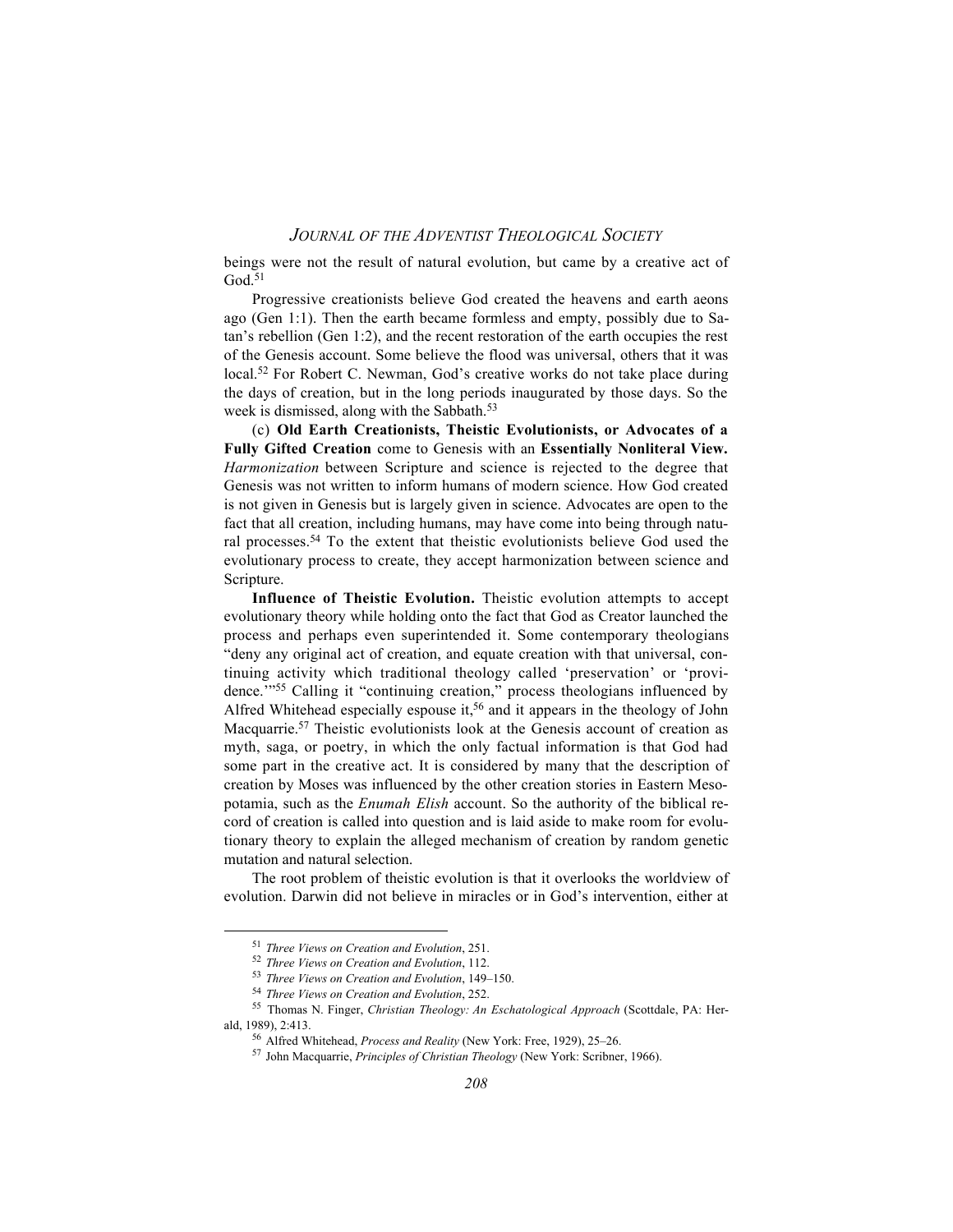the beginning or anywhere else along the evolutionary process (in spite of some mention of God in his first edition of *The Origin of Species* in order to help it be accepted). Darwin's worldview was a closed universe where God is removed from the natural laws of cause and effect. His theory is belief in natural selection, where nature left to itself, without God, has achieved the evolutionary development. Clearly anyone accepting biblical creationism believes in the supernatural act of God in creating. Theistic evolution is logically a misnomer. It is like saying God began the process and yet had no part in the process. Behind the term *theistic evolution* lies two opposing worldviews, and hence opposite paradigms—supernaturalism and naturalism. Either nature created (naturalism) or God created (supernaturalism). A marrying of the two worldviews doesn't explain anything, for one cancels the other.

As a footnote to this section, some biblical-theological scholars add human ideas to the creation record. Jesuit paleontologist Pierre Teilhard de Chardin<sup>58</sup> and Augustine of Hippo<sup>59</sup> are two Catholic examples. Neither does justice to the biblical account of creation, where creation was completed (Gen 2:2).

**Howard J. Van Till's Thinking**. We come now to the contribution of Howard J. Van Till, who sees no problem between creation and science. In fact, to him, such an "either/or" is "wholly inappropriate."<sup>60</sup> God simply uses evolution as His method to create. Many Christians accept this view, though it is merely a misguided attempt to save the biblical account from being considered naïve by science. This is a capitulation to science by biblical-theological science, forgetting that they function by different game rules which are fundamentally different because mutually exclusive, for creation by nature alone (science) is not the same as God creating by nature (the view of many Christians). The book *The Modern Creation Trilogy*: *Scripture and Creation* repeatedly reveals the folly of Christian scholars accommodating to evolutionary scientists, even though the latter do not respect this attempt.<sup>61</sup> What they unwittingly ignore is the atheistic basis of evolutionary naturalism compared to divine supernaturalism.

Van Till thinks of his view as a "fully gifted creation perspective." He says, "I believe that God has so generously gifted the creation with the capabilities for

<sup>&</sup>lt;sup>58</sup> His evolutionary thinking goes beyond the natural process to produce humans to the evolving of the human spirit (*The Future of Man*, trans. Norman Denny [London: William Collins, 1969], 13). Both humans and the cosmos are evolving. Humans move towards "superhumanization" 117, to the emergence of the "Ultra-Human" 273–274. We find exponents of evolution of humans to godhood in eastern religions, Theosophy, and the New Age Movement. For further data on these see Norman R. Gulley, *Christ is Coming!* 159–210.

 $59$  Augustine seems to posit the idea that God implanted seeds in the natural order for an ongoing creation; *On the Holy Spirit* (3:8), *The Nicene and Post-Nicene Fathers*, First Series (Edinburgh, Scotland: T & T Clark, 1988), 3:60–61.

<sup>60</sup> *Three Views on Creation and Evolution*, 163. 61 Henry M. Morris, John D. Morris, *The Modern Creation Trilogy*: *Scripture and Creation* (Green Forest, AR: Master Books, 1996).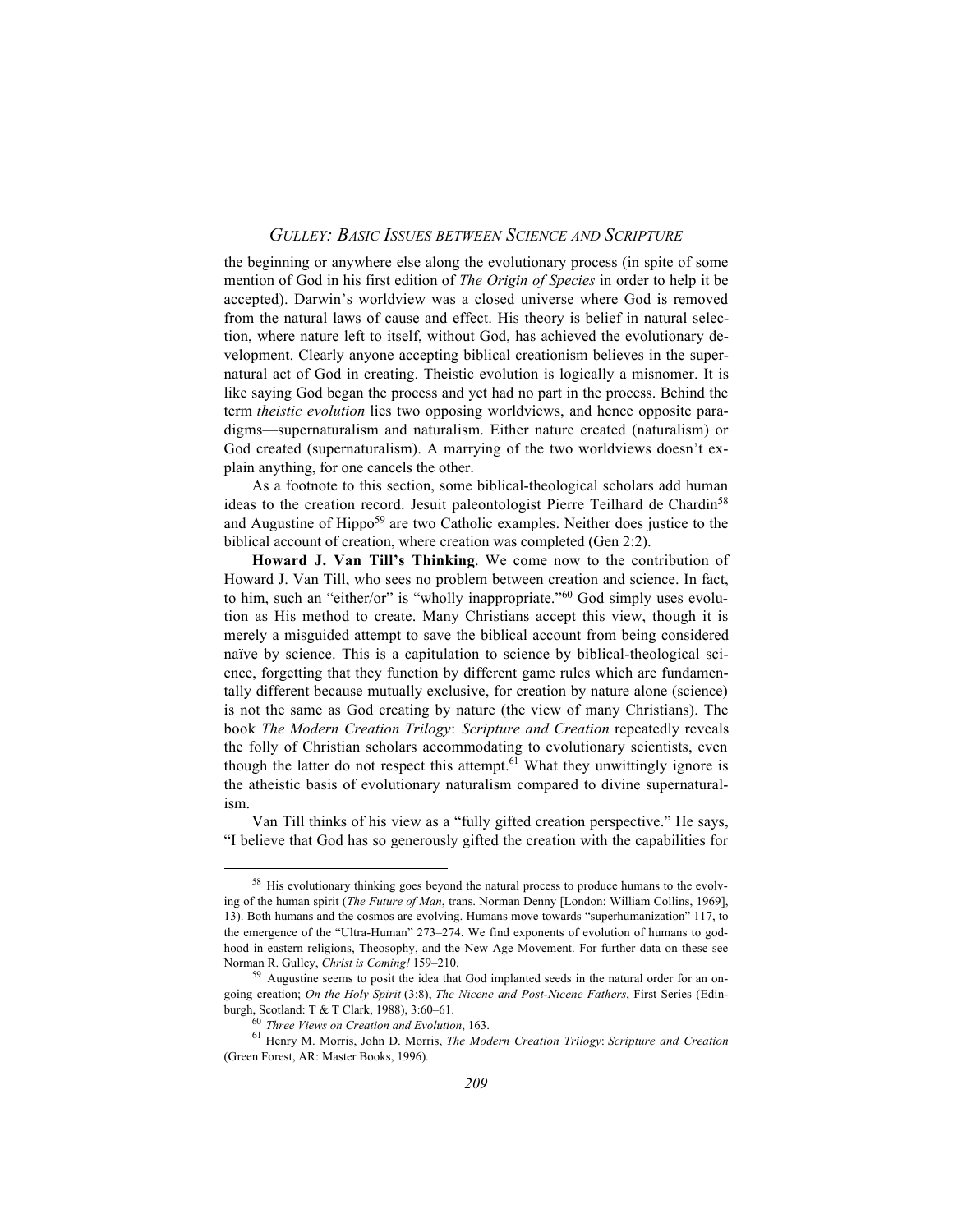self-organization and transformation that an unbroken line of evolutionary development from nonliving matter to the full array of existing life-forms is not only possible but has in fact taken place."62 He says the Christian community "must recover the historic Christian doctrine of creation as a theological commitment that is essential to the Christian faith [that much is good], but distinct from any particular picture of the creation's formational history."63 He calls on the Christian community to incorporate "this concept of creation's formational history into our contemporary articulation of the historic Christian faith."<sup>64</sup>

Van Till asserts, "I am a firm believer in the biblically informed historic doctrine of creation. However, I am equally firm in my belief that the Scriptures in no way require me to favor or adopt the special creationist picture of the creation's formational history"65 (note the word "picture"). In other words, the findings of science must inform the meaning of the biblical record. He dismisses the biblical timetable (six days) for the conclusions of the "scientific community." He rejects the fact that Christians "have access to privileged information" from the Scriptures.<sup>66</sup> Although he wouldn't phrase it this way, this means human thinking must correct God's Word—it places human philosophy above divine revelation.

Van Till opposes "an inordinate elevation of the status of a historic text, which could lead to the idolization of that text."<sup>67</sup> Yet he elevates his idea of gifted creation to the same level. The trouble is he opts for a human idea of gifted creation instead of looking to gifted revelation in the biblical record. His positing of a "gifted creation," left to itself to develop all the life-forms we have today, is no different from the distant God of Deism. This stands in direct contrast to the biblical creation record and the rest of Scripture.

Far from elevating Scripture, Van Till considers it as only "one of the many sources provided by God for our growth," and wrongly thinks this is the same as the *sola Scriptura* of the Reformation.68 So he abandons the belief that Scripture must interpret Scripture and replaces that with his own "gifted creation" interpretation of Genesis 1–2. He says, "In fact, I think Christian theology is now long overdue for a spurt of growth stimulated by our growing knowledge of the creation and its formational history . . . I would encourage the most intellectually gifted of Christian youth to consider the challenge of bringing our theological reflection up-to-date in its engagement of contemporary science."69 I believe the

<sup>62</sup> *Three Views on Creation and Evolution*, 171.

<sup>63</sup> *Three Views on Creation and Evolution*, 181.

<sup>64</sup> *Three Views on Creation and Evolution*, 182.

<sup>65</sup> *Three Views on Creation and Evolution*, 192.

<sup>66</sup> *Three Views on Creation and Evolution*, 194.

<sup>67</sup> *Three Views on Creation and Evolution*, 207. He rejects so-called "humanly devised claims" about Scripture, but has his own humanly devised claims.

<sup>68</sup> *Three Views on Creation and Evolution*, 207–212*.*

<sup>69</sup> *Three Views on Creation and Evolution*, 213.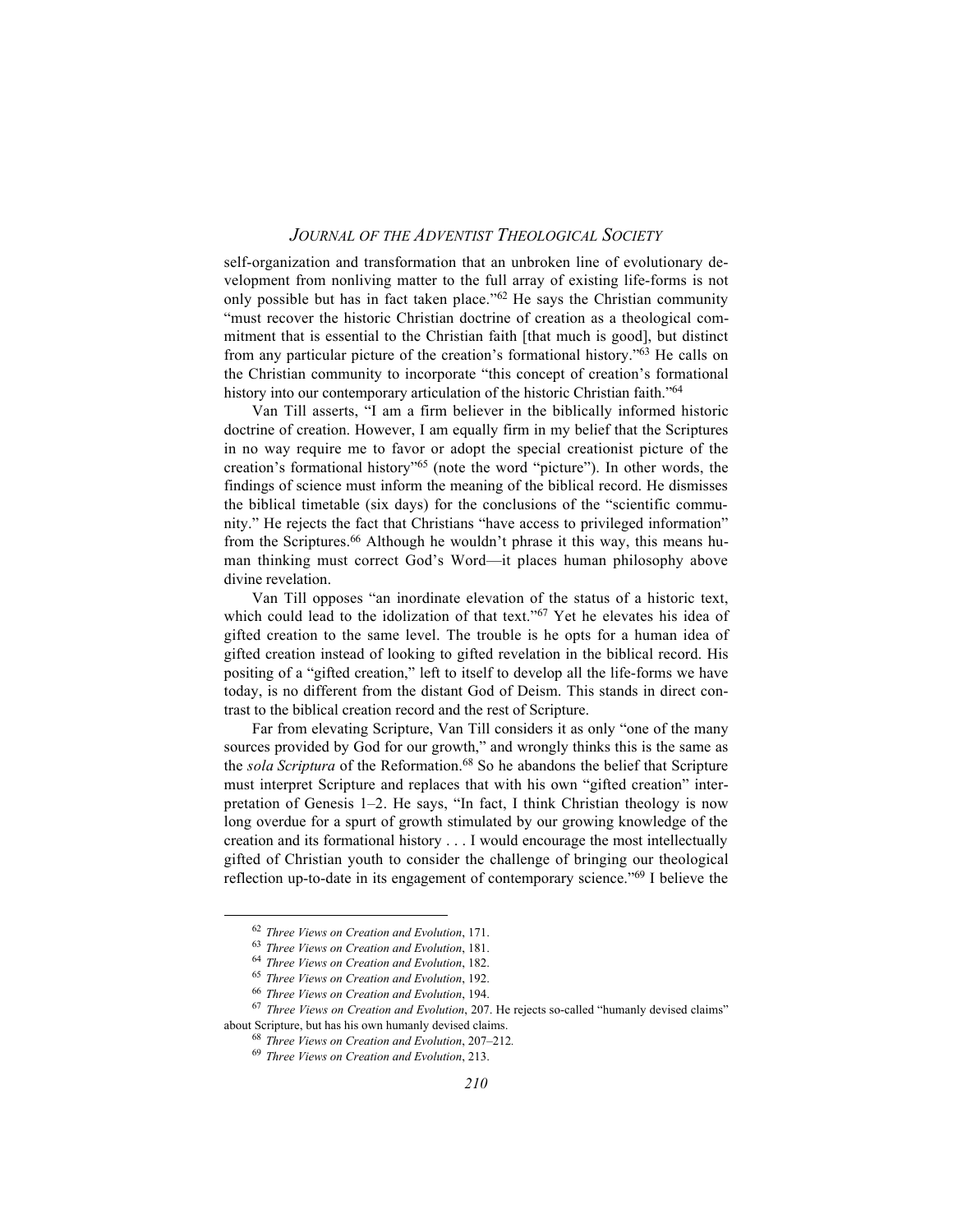words of Christian geologist Davis A. Young apply to Van Till. He said, "Theistic evolutionists . . . have views of Scripture that are not themselves derived from Scripture."70 Young should include himself, for his view of geological ages instead of six literal days does not come from Scripture.<sup>71</sup>

Van Till says that by accepting the six days creation timetable, "the judgment of both the old earth special creationists and practically the entire scientific community must be thrown out."72 He ignores the fact that evolutionary theories like His own "gifted creation" theory belong to philosophy and not to science. Further, Van Till distances Bible-believing students from those who are trained scientists, as he is trained in physics. His thesis is that the untrained should look to the experts. J. Moreland rightly says, "Van Till fails to take his own advice. The vast majority of his article conveys his views about matters in philosophy, theology, and biblical exegesis. Since Van Till is trained in science and not in these other fields, his own advice would, I think, require him to refrain from speaking authoritatively on these topics and, instead, defer to the majority of experts trained in these other fields."<sup>73</sup>

**Keith Ward's Thinking**. Keith Ward, Regius professor of Divinity at Oxford University, claims that the vastness of the universe was not understood when Genesis 1–2 was written. It took modern science to bring to view its amazing size. It involves a fifteen-billion year history of expanding at the speed of light. The scientific view posits the possibility of the end of planet-earth and humans through a cosmic catastrophe, but that would not be the end of the universe, which will exist for billions of years, perhaps evolving forms of life more advanced than humans. Ward speaks about the scientific finale as an "inevitable destruction of the universe," which is like a Mozart Symphony. Although Mozart is dead, his symphony is appreciated by humans. Likewise, though humans will all be dead, the value of their existence will be appreciated by  $God.^{74}$  On the other hand, he can speak of the biblical finale of evolution as humans united with Christ (Eph 1:10), which he calls "a partly self-shaped conscious union with the creator."<sup>75</sup>

He comes to Genesis considering it not a scientific cosmology, but "a spiritual interpretation of the universe's origin, nature and destiny."<sup>76</sup> Even though he sees Genesis 1–2 as two contrary creation stories (different order of

<sup>70</sup> Davis A. Young, *Creation and the Flood*: *An Alternative to Flood Geology and Theistic Evolution* (Grand Rapids: Baker, 1977), 25. Young gives examples of other scholars who impose ideas onto Scripture instead of allowing it to be its own interpreter. This is a basic error in the debate between science and Scripture; see 25–41.

<sup>71</sup> Young, 113.

<sup>72</sup> *Three Views of Creation and Evolution*, 211.

<sup>73</sup> *Three Views of Creation and Evolution*, 233.

<sup>74</sup> Keith Ward, *God, Faith and The New Millennium* (Oxford: Oneworld Publications, 1998), 19–26.<br>75 Ward, 30.

<sup>76</sup> Ward, 43.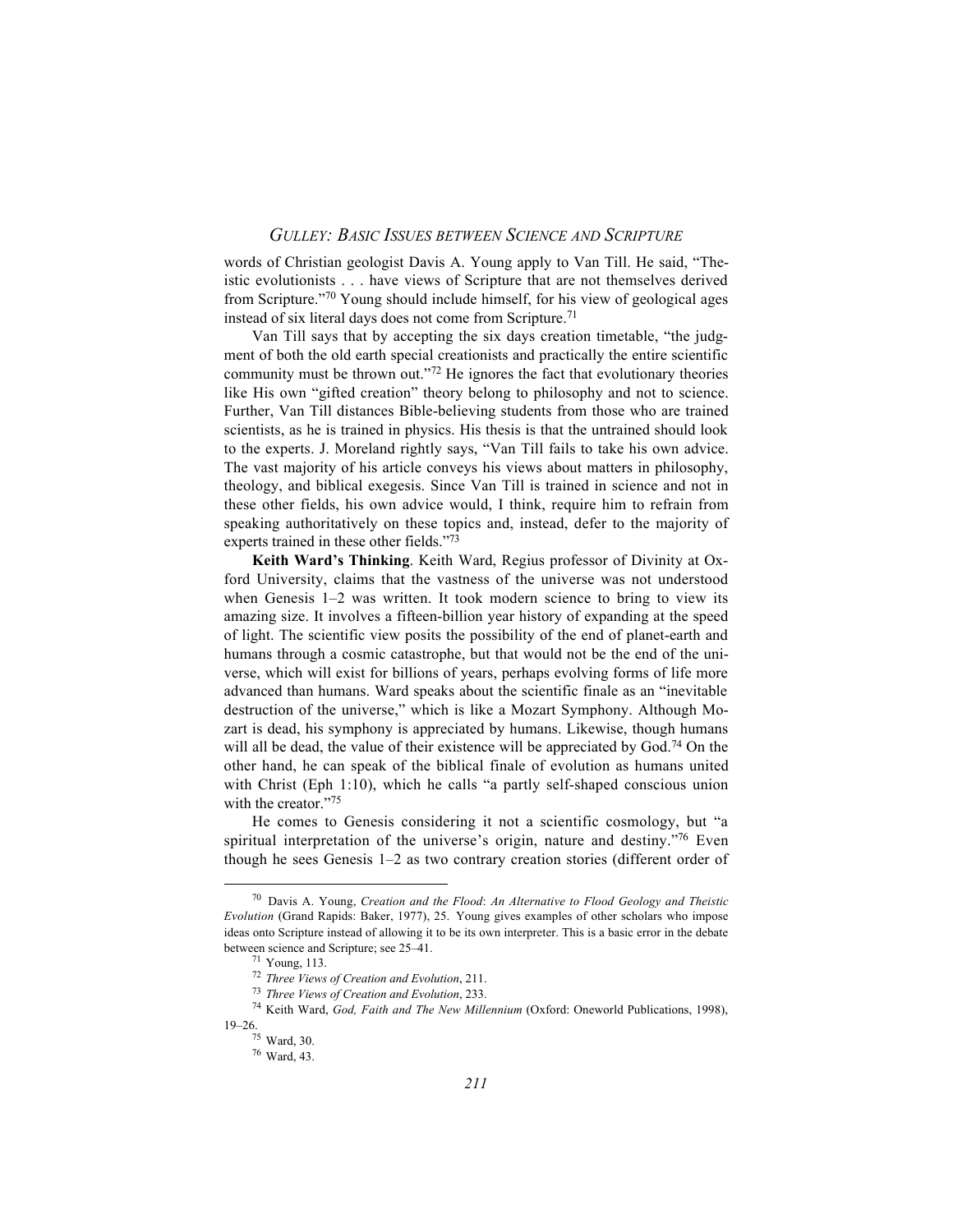events), it is surprising that he sees the first creation story ending with the seventh-day Sabbath,<sup>77</sup> which we will return to below. His book is a straining to find consonance between the scientific and biblical views. His problem is attempting to marry two mutually exclusive worldviews, for either nature created or God did. Saying that God did it through nature portrays God as incompetent, not all-powerful or loving. He says, "If God wants to create life-forms very like human beings, God will have to create a universe with all the properties this universe has. To put it bluntly, God could not create *us* in a better universe, or a universe with fewer possibilities of suffering in it."78

**Evaluation of Theistic and Progressive Evolution.** Henry M. Morris and John D. Morris make the following criticisms against evolution.

Because God is omnipotent He can create instantly.

Why go through the long process when fellowship with humans (image of God) was the purpose of human creation?

If God is omniscient, why all the misfits, extinction, and poor planning? Why random mutation?

If God is a God of love, why the harsh world with violent death and extermination of the weak and unfit? God sees even a sparrow fall to the ground (Matt 10:29).

Why waste billions of years in aimless evolution when God commands, "Let everything be done decently and in order" (1 Cor 14:40)?

Why the survival of the fittest, which reflects a humanistic view of earning salvation, when God gives grace? $79$ 

Clearly, in attempting to allegedly make biblical creation more acceptable to science, many Christian scholars end up with a god who is less than the God of Scripture.

#### **An Adventist Alternate View: The Thinking of Frederick E. J. Harder**

In a chapter titled "Theological Dimensions of the Doctrine of Creation," Harder presents creation in the light of the incarnation, arguing that the eternal purpose of creation was realized in the incarnation. He claims, "The incarnation was not an event necessitated by sin but a miracle essential to human beings'

<sup>77</sup> Ward, 48.

<sup>78</sup> Ward, 95. How can creation necessarily require a process of suffering and death to evolve human life? Is this what he means when he says, "When God creates, God expresses the divine nature in a way that would otherwise have remained only potential" (98). Looking to the cross as evidence of God's love (as Ward does, 99–100) leads one to ask why the God who died to do away with human death had to create humans through the death of animals? This god doesn't seem to be "the same yesterday and today and forever" (Heb 13:8), but changing/evolving from causing death for humans before He chose death for humans, the first beyond His control, the other not. Yet Ward sees this god as "compatible with evolution" (112), but overlooks his incompatibility with the God of Scripture.

<sup>79</sup> Henry M. Morris, John D. Morris, *The Modern Creation Trilogy*: *Scripture and Creation*, 40.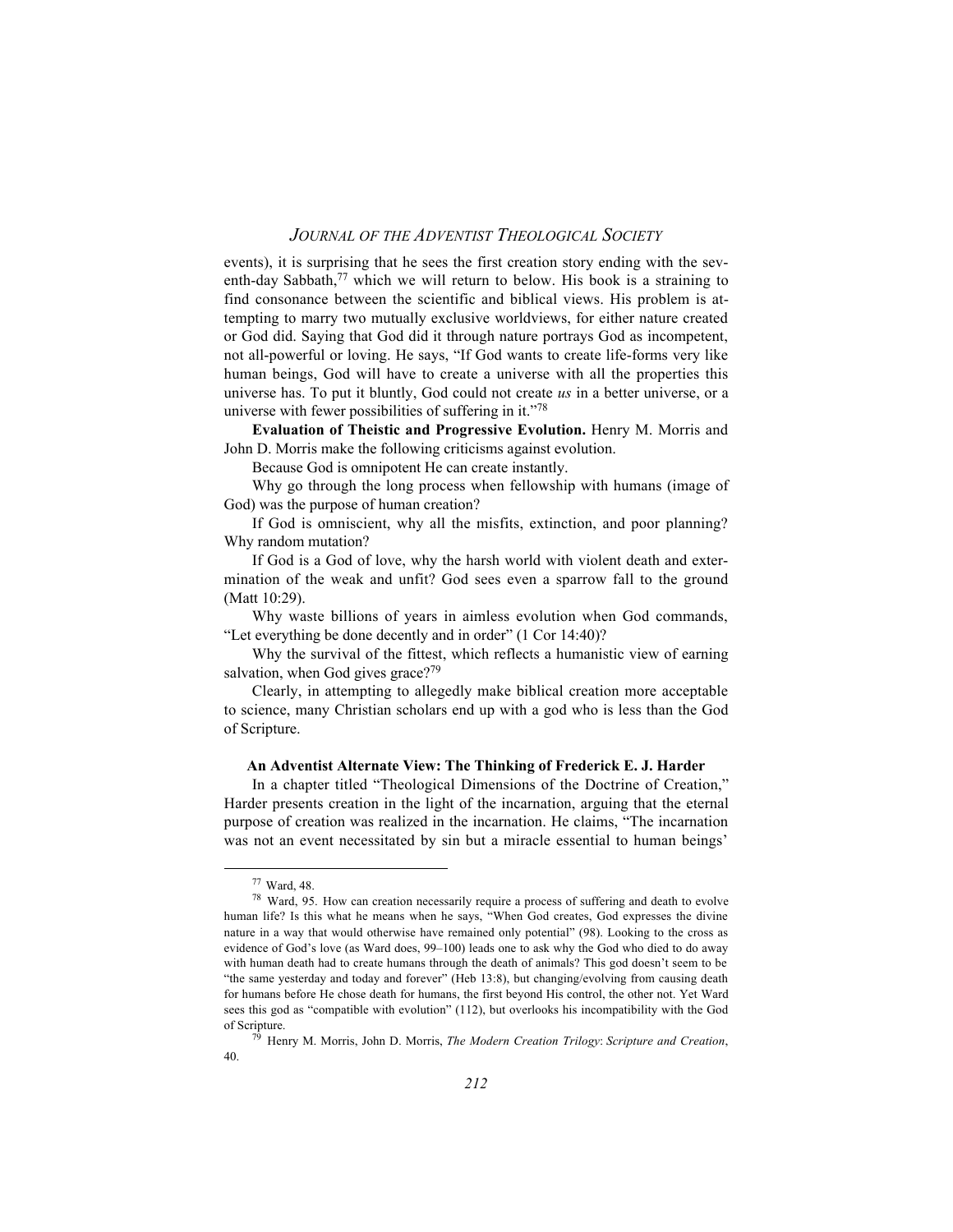realization of a destiny intrinsic to their creation in God's image"80 He reminds me of Irenaeus in the  $2^{nd}$  century<sup>81</sup> and Karl Barth in the  $20^{th}$  century.<sup>82</sup> Both looked to the incarnation as the completion of God's eternal will for creating humans. The creation of Adam and Eve was merely the first step for Christ to become human and elevate the human race in His own humanity. So, fundamentally, Christ became human because of this two-staged creation plan and not because of their need for atonement. In other words, even if humans had not sinned, it was Christ's plan to become human.

So Harder can say,

The more I study the doctrine of creation, the more impressed I am that the incarnation was eternally intended as the final step in the perfection of humanity—the inscrutable act of God by which those who were created in the likeness of God would become one with God. Sin postponed it and required the atonement to make humankind fit for it. The incarnation, however, is an event belonging to creation—not merely a prelusion to the atonement.<sup>83</sup>

Thus, the initial creation of Genesis 1 is but a prelude to the incarnational creation of John 1. No wonder the Sabbath is linked to Christ as the "Lord of the Sabbath" rather than to a literal creation week. Harder says, "We belittle the majesty of this weekly memorial, diminish its diffusive purpose in Christian doctrine, and impair its comprehensive base of authority when we insist that its significance is dependent upon a dubious chronology or on a particular number of days the Creator devoted to creating. And we do not add one whit of support for a six-day creation week"<sup>84</sup>

It follows for Harder that "the sanctity of the Sabbath derives from the Creator-Redeemer of our world" and not from Genesis 1, which he relegates to literary analysis to determine whether it is "verbatim-literal." For Genesis 1 is to "be interpreted by our concepts of the processes of inspiration and revelation."85 Whether Harder realizes it or not, at least in the matter of creation, he apparently places greater weight on the revelation of Christ as "Lord of the Sabbath" than upon the revelation of the Sabbath in creation week. In so doing, at least for the Genesis creation account, he joins a large group of scholars who empty Scripture of revelation by placing it solely in Christ.<sup>86</sup>

<sup>80</sup> Frederick E. J. Harder, "Theological Dimensions of the Doctrine of Creation," in *Creation Reconsidered*, ed. James L. Hayward (Roseville, CA: Association of Adventist Forums, 2000), 283. <sup>81</sup> Irenaeus, *Against Heresies*, *The Anti-Nicene Fathers* (Grand Rapids: Eerdmans, 1989),

<sup>1:546–547 (5.18.3).</sup>

<sup>82</sup> Barth, 3/1:55.

<sup>83</sup> Harder, 284.

<sup>84</sup> Harder, 285.

<sup>85</sup> Harder, 285.

<sup>86</sup> So many theologies reject Scripture as the Word of God, speaking of it merely as a witness to God, opting to place revelation solely in Jesus Christ. These include Karl Barth, Emil Brunner,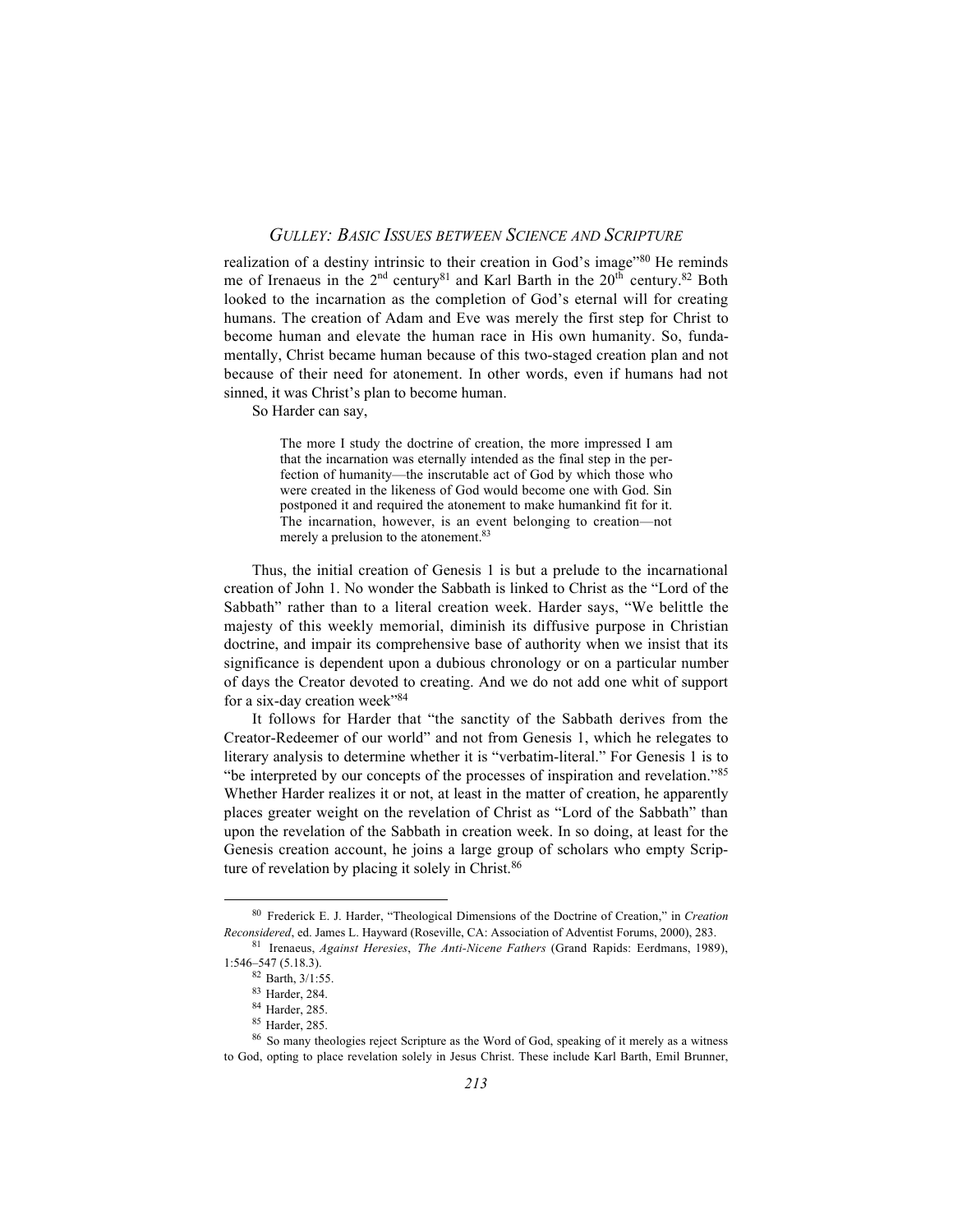In his *Spectrum* article "Beyond Arithmetic: The Truth of Creation," Harder says why he keeps the Sabbath: it was blessed by God, it is a memorial of creation, it witnesses to God's sanctifying activity, it foreshadows Sabbaths to come in eternity, it is in God's law, because Christ is the "Lord of the Sabbath," and because he looks forward to entering God's rest described in Hebrews 4. These are all good. But nowhere in this article does he give God's reason for keeping the day—He rested on the seventh day after His six days of creating, attested to in the creation record (Gen 1:31–2:2) and the fourth commandment (Exod  $20:8-11$ ).<sup>87</sup>

Harder says he believes in a seven-day creation. "However,' he says, "if it were ever undeniably demonstrated to be untenable, I can't conceive of any possible change that it would make in my theology or religious practices. Even if I admit that the world was not created in six days, I would still keep the seventhday Sabbath<sup>788</sup> His assurance that God created in six days depends more on socalled scientific research than divine revelation. He places human research above divine revelation. Though unwittingly, he really places humans above God. God's own foundation for the Sabbath is a literal creation week, and it is just as important to believe God's word in this respect as it was to believe He also said "eat the fruit and you will die." With cunning craft Satan caused Eve to doubt God's word, and she became separated from God, the first step in the fall of humankind. To doubt His word about the six-day creation is just as devastating, although Harder seems not to realize what he is saying in this respect. In essence, there is no difference between doubting God's word about creation week and doubting His word about forbidden fruit.

If one appeals to the fact that Harder believes the other things God stated about the Sabbath, one can point to Eve believing Christ created her, gave her Eden, and everything she had. Partial belief is not enough. Total trust in God's word is what was called for in Eden and is called for today.

**What Harder Overlooked.** God knew that evolution would become a problem in the end-time. This is why Scripture speaks of "last-day scoffers" denying the second advent, saying "everything goes on as it has since the beginning of the creation" (2 Pet 3:3), which is uniformitarianism, the basis of evolutionary theories. Scripture says they deliberately ignore creation by God's word and a global flood (vs. 5–6). It's in this context that the first angel's message, which began in 1844, calls humans to "Worship him who made the heavens, the earth, the sea and the springs of water" (Rev 14:7b). Here is an end-time call to

 $\overline{a}$ 

Thomas Torrance, Hans Frei, Paul Tillich, Georg Stroup, George Lindbeck, G. C. Berkouwer, Stanley Grenz, Avery Dulles, James Barr, David Tracy, David Kelsey, and Donald Bloesch. See Norman R. Gulley, *Sytematic Theology*, vol. 1, *Prolegomena* (Berrien Springs, MI: Andrews UP, 2003), chapter 6.

<sup>87</sup> F. E. J. Harder, "Beyond Arithmetic: The Truth of Creation," *Spectrum*, 15/2 (August 1984): 54–59.

<sup>88</sup> Harder, "Beyond Arithmetic," 56.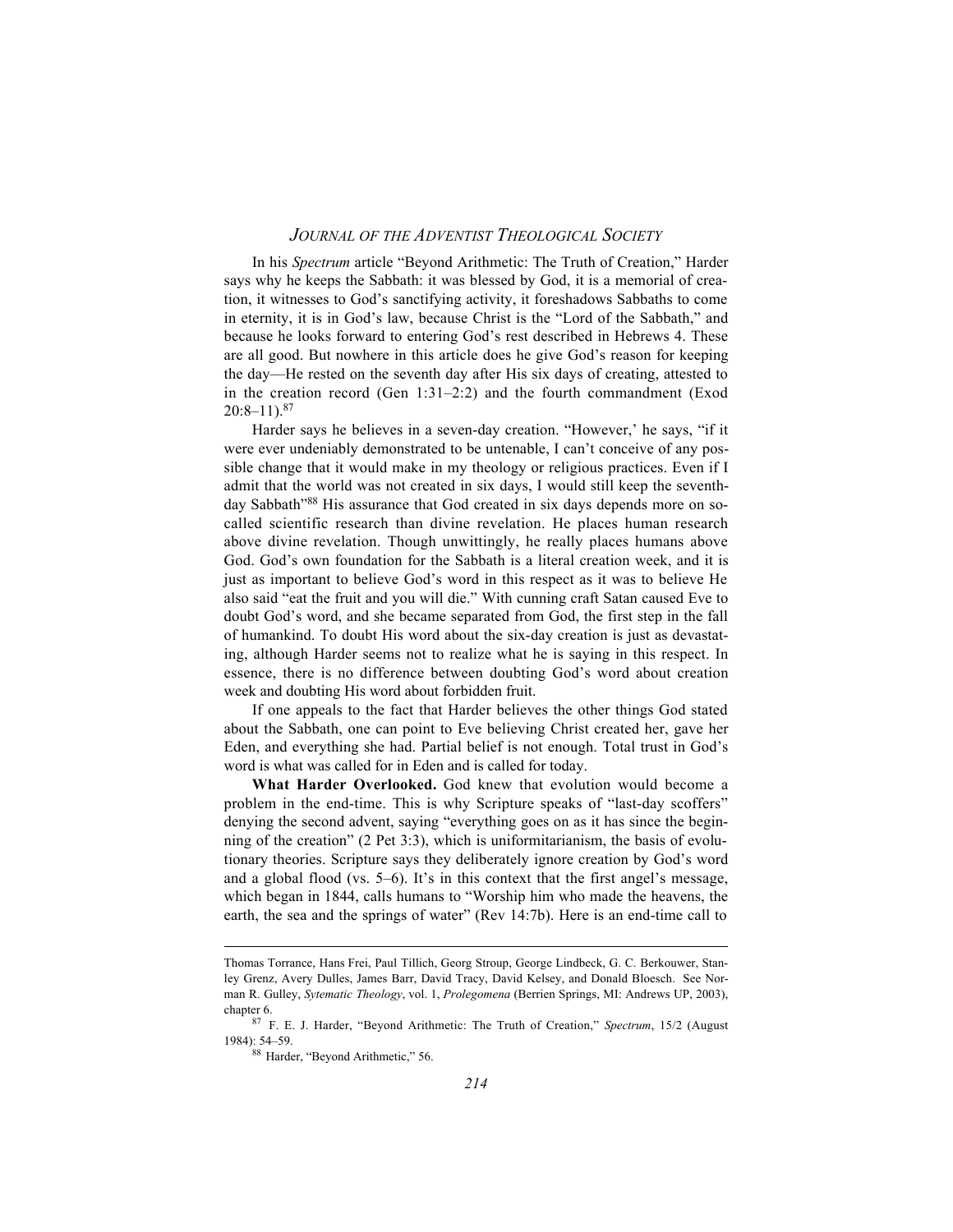remember God as Creator, and not the uniformitarianism of natural selection. This has no reference to the incarnation of Christ in the New Testament, but to the creation of humans in Genesis 1–2.

The first angel's message also calls people to reverence God, "and give him glory, because the hour of his judgment has come" (Rev 14:7a). So the first angel announces the pre-advent judgment in heaven and makes a judgment against the pre-advent evolutionary theory on earth. Both judgments are a vital part of the end-time message. The judgment in heaven is against the system and those who replace the redemption of Christ by a human counterfeit of works. The judgment on earth is against those who replace the creation of Christ by a human counterfeit of evolution, whatever its form.

**Roy Branson on the Sabbath.** Branson rejects Price's view that the Sabbath is a rejection of a scientific theory of origins. He selectively finds the meaning of the Sabbath in freedom—liberation at the Red Sea (Deut 5:15)—and salvation—liberation through Christ's death (John 19:12–20:1). He ignores the meaning of the Sabbath in Christ's finished work of creation in six days (Gen 2:2–3; Exod 20:8–11; Rev 14:7). He removes the foundational meaning of the Sabbath, assuming that the Sabbath can be kept without reference to Christ's creation in six days.89

In so doing he removes what Scripture first says about the Sabbath and goes to subsequent references, choosing the latter meaning and setting aside the initial meaning. He evidently fails to understand that the meaning of the Sabbath is foundational in the creation story, and that the celebration of Christ's finished work of creation is added to in the celebration of His finished deliverance at the Red Sea and His finished salvation death at Calvary for anyone who will accept it and be saved. If one wants to know the full meaning of the Sabbath, one cannot choose a few examples and ignore the basic one, which is foundational to the rest.

**Jack Provonsha on the Sabbath.** Provonsha lists foundational convictions that a believer, to be a believer, must espouse: the personality of God, that He is the Creator, His goodness, the reality of evil, the personality of evil, what constitutes "good" and "evil," the Fall of creation, and its restoration. He then adds "(Please note that I have omitted time and creative method as essential "givens." They are more crucial to one type of scriptural hermeneutic, I think, than they are to the matter under consideration.)"90

The matter under consideration is the great controversy. So he is saying that God creating in six days is not a given. God creating over vast spans of time through evolutionary means is just as viable an option. Yet Provonsha goes on to suggest that what is seen in the natural record, attributed to evolution, may be

<sup>89</sup> Roy Branson, "George McCready Price Was Made for the Sabbath, Not the Sabbath for George McCready Price," in *Creation Reconsidered*, 313-321.

<sup>90</sup> Jack W. Provonsha, "The Creation/Evolution Debate in the Light of the Great Controversy Between Christ and Satan," in *Creation Reconsidered*, 310.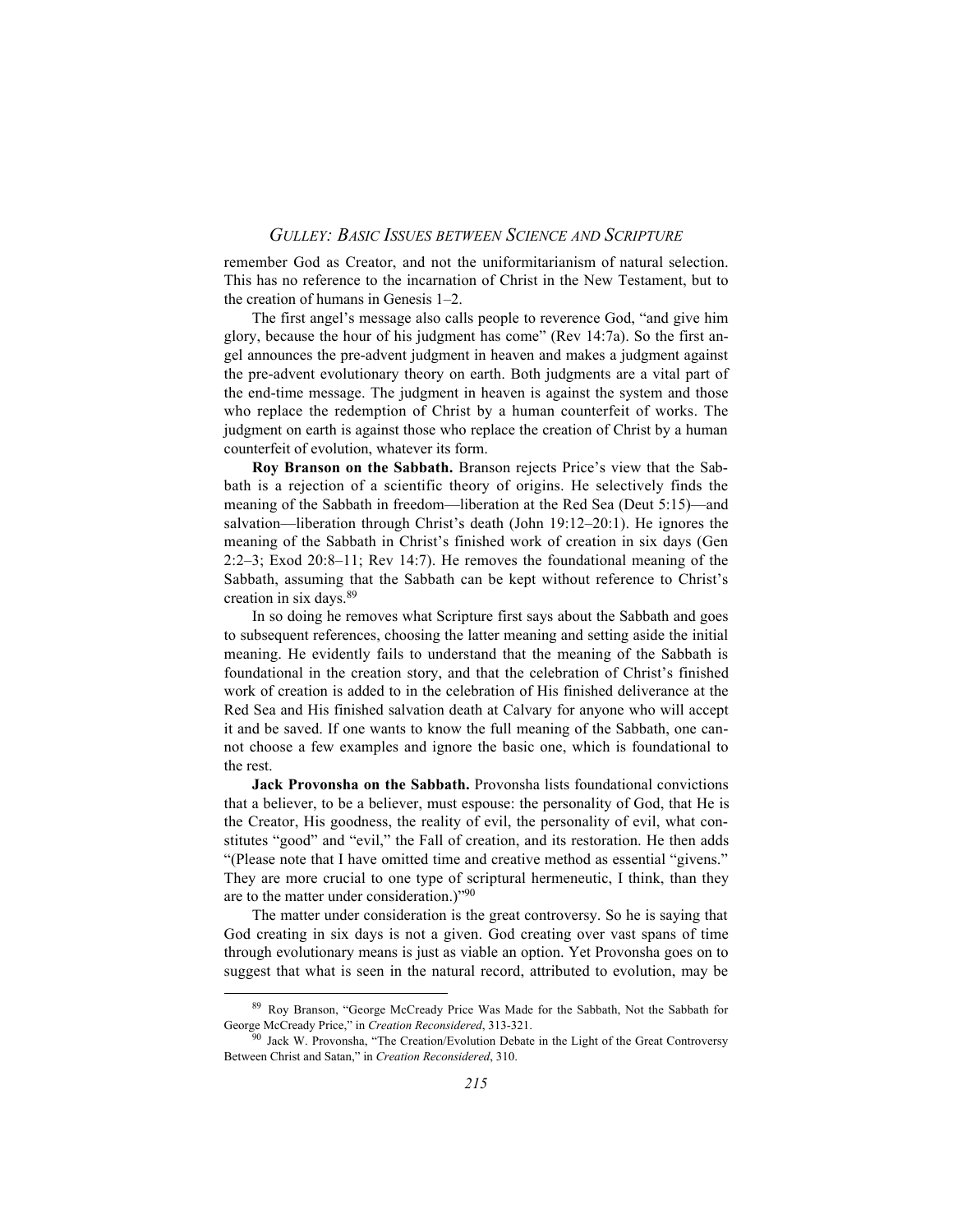the result of Satan's working in nature, for "the idea of a totally random evolutionary process is utterly incredible on the face of it." It appears that the great controversy involves a Satan-guided evolutionary creative experimentation in genetic engineering.91

This is a creative idea. But if this is a corollary of his list of "givens," how about the biblical given of a six-day creation with a Sabbath? Isn't that more important than speculation?

Apparently Provonsha, like Harder and Branson, do not go to creation to find the foundational text on the Sabbath. Yet God did in the fourth commandment (Exod 20:8–11), and that was written with the finger of God, and you can't have a greater "given" in Scripture than that.

# **III. The Biblical Record of Creation**

1. **Debate over Length of Days in Creation**. Are creation days literal twenty-four-hour days or long ages of geological time? We first look at the debate, and then at the biblical account. Many scholars observe that "the evening and the morning" designation for the six days (Gen 1:5, 8, 13, 19, 23, 31) is not present for the seventh-day (Gen 2:2). They conclude the seventh day is still in process. Vern S. Poythress assumes,

> the seventh day, the day of God's rest (Gen. 2:2–3), goes on forever. Though God continues to act in providence and in salvation, his acts of *creating* are finished forever*.* But if the seventh day is God's eternal rest, the other six days are also *God's* days, not simply ours; we cannot naively deduce that they must be twenty-four hours long.<sup>92</sup>

Robert C. Newman believes each new creation day begins "a new creative period." His six periods are: day 1, formation of atmosphere and ocean; day 2, formation of dry land and vegetation; day 3, oxygenation and cleaning of the atmosphere; day 4, the formation of air and sea animals; day 5, the formation of land animals and humans; day 6, the formation of redeemed humanity; and day 7 will be the eternal Sabbath.93 Clearly the last three days are wrongly ascribed. Furthermore, he notes that Moses wrote Psalm 90, which speaks of a day being like a thousand years (v. 4), and he refers to John's "last hour" (1 John 2:18) as nearly 2,000 years ago.<sup>94</sup> He claims his method is to harmonize science and Scripture,<sup>95</sup> but Scripture is not only altered (final three days), but he says the philosophy of science informs his approach to the Bible and theology,  $96$  so he

<sup>91</sup> Provonsha, 310.

<sup>92</sup> *Three Views on Creation and Evolution*, 92.

<sup>93</sup> *Three Views on Creation and Evolution*, 104.

<sup>94</sup> *Three Views on Creation and Evolution*, 110.

<sup>95</sup> *Three Views on Creation and Evolution*, 127.

<sup>96</sup> *Three Views on Creation and Evolution*, 124.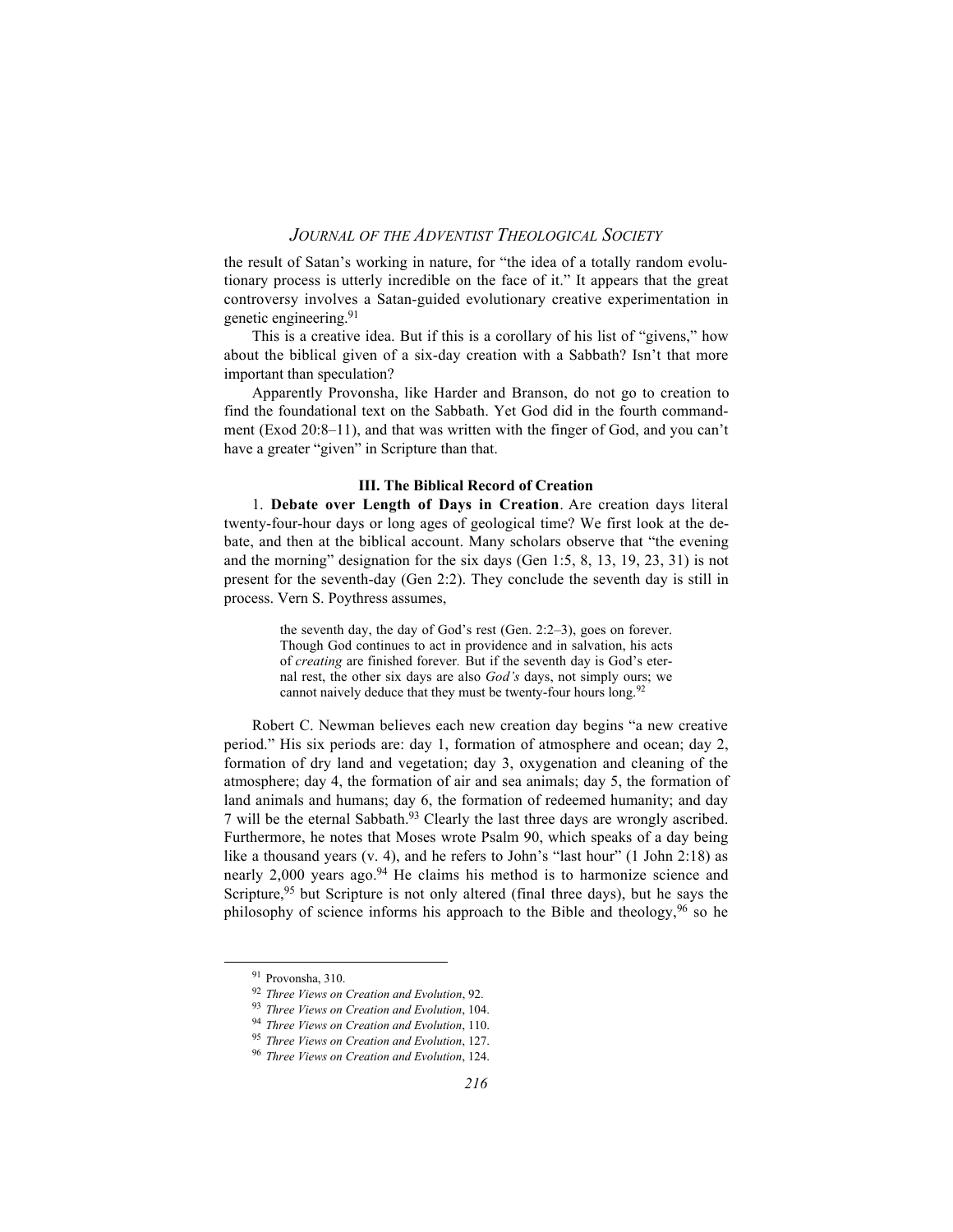places philosophical speculation above inspired revelation. This is not a scientific approach for a Christian who accepts Scripture as God's Word.

Our focus is on evangelicals, where Seventh-day Adventist biblicaltheological study finds an affinity, more than with liberalism on the left and fundamentalism on the right. Evangelicals are those who believe in Scripture as authoritative and trustworthy. Their forerunners, the reformers of the  $16<sup>th</sup>$  and 17<sup>th</sup> centuries, opposed the papal tradition and magisterium being placed above Scripture. They believed Scripture interprets itself, the so-called *sola scriptura* hermeneutic. Martin Luther taught creation in six days, ending in the Sabbath. He concludes, "Therefore from the beginning of the world the Sabbath was intended for the worship of God."97 John Calvin says "the creation of the world was distributed over six days,"<sup>98</sup> and "God claims for himself the meditations and employments of men on the seventh day."<sup>99</sup> Francis Turretin sees evidence for a six-day creation from the fourth commandment.<sup>100</sup>

That has all changed. Today, leading evangelical scholars either reject or seem unwilling to accept creation days as literal twenty-four-hour periods. Millard Erickson says, "At present, the view which I find most satisfactory is a variation of the age-day theory."<sup>101</sup> So the days are not literal to him, but long periods of time. Carl Henry says, "The Bible does not require belief in six literal twenty-four-hour creation days on the basis of Genesis 1–2."102 Wayne Grudem considers "the possibility must be left open that God has chosen not to give us enough information to come to a clear decision on this question."<sup>103</sup> Gordon Lewis and Bruce Demarest claim that "Only after God appointed the sun to mark days and nights could there have been literal days," and conclude, "Differences on the length of the creation 'days' should not become tests for dividing personal, church, or other Christian fellowships."104 So the length of these days is not an issue. Grudem notes that the differences over whether creation days are literal or long periods "has led to a heated debate" among evangelicals, "which is far from being settled decisively one way or another."105 Each one of these scholars believes in the inerrancy of Scripture. So why do they find it difficult to

<sup>97</sup> Martin Luther, *Luther's Works*, ed. Jaroslav Pelican (St Louis: Concordia, 1958), 1:80; see 3–82.98 John Calvin, *Calvin's Commentaries*: *Genesis*, trans. John King (Grand Rapids: Baker,

<sup>1989), 1:92.</sup> 1989), 1:92.<br><sup>99</sup> Calvin, 105.

<sup>100</sup> Francis Turretin, *Institutes of Elenctic Theology*, trans. George Musgrave Giger, ed., James T. Dennison Jr. (Phillipsburg, PA: Presbyterian and Reformed, 1992) 1:444–452.

<sup>101</sup> Millard J. Erickson, *Christian Theology* (Grand Rapids: Baker, 1986), 382.

<sup>102</sup> Henry, *God, Revelation and Authority*, 6:226.

<sup>103</sup> Wayne Grudem, *Systematic* Theology (Grand Rapids: Zondervan, 1994), 297.

<sup>104</sup> Gordon R. Lewis and Bruce A. Demarest, *Integrative Theology* (Grand Rapids: Zondervan, 1990), 2:46.

<sup>105</sup> Grudem, 293.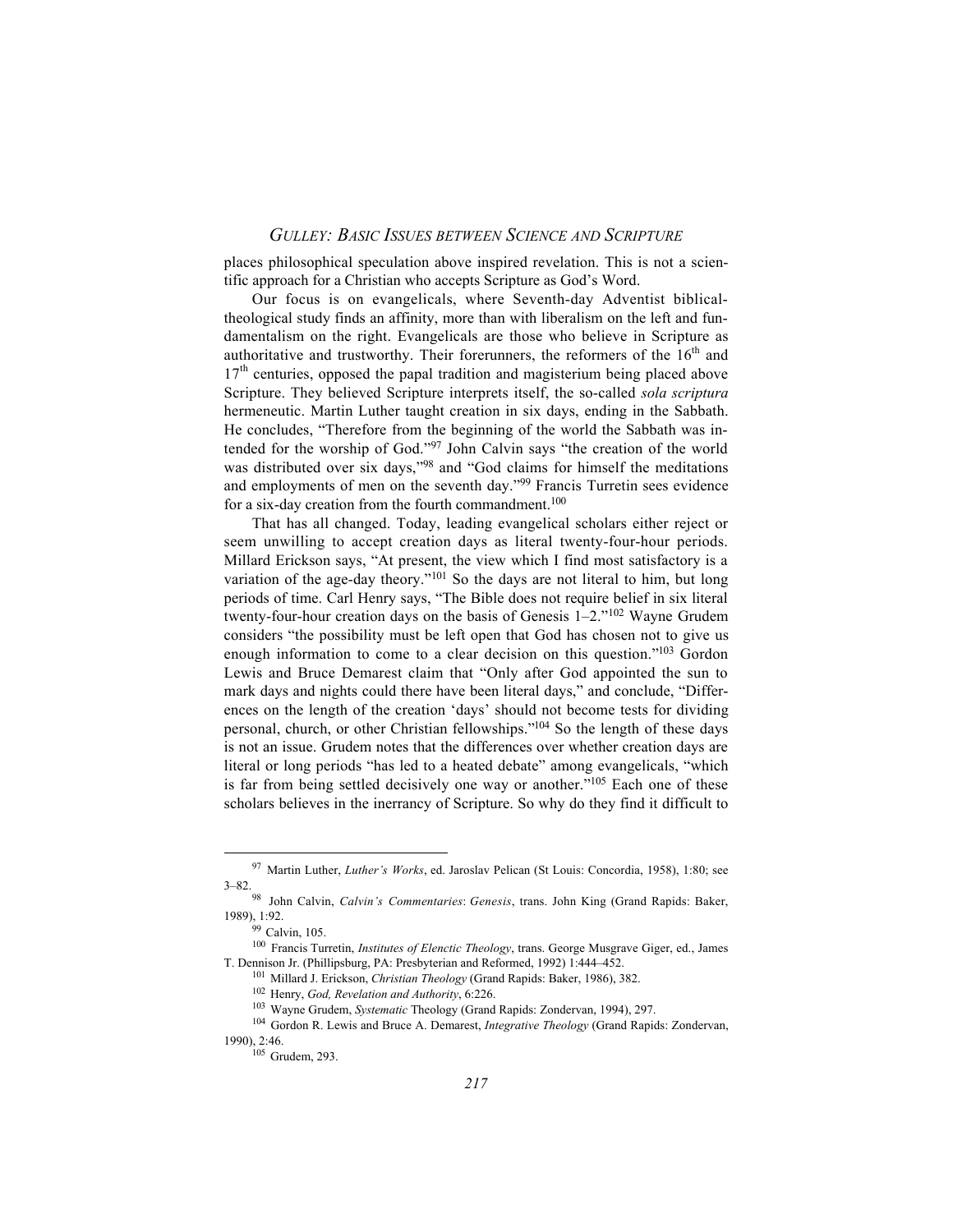accept a literal six-day creation? Why do so many reject creation days as literal twenty-four-hour days. Does the word day (*yôm*) help decide which is right?

These scholars rightly claim that the word  $y\hat{o}m$  in Scripture has several different meanings, which include twenty-four hours, or a longer period of time. Here are some examples:

> Genesis 2:4 "This is the account of the heaven and the earth when they were created." The word "when" in Hebrew is *yôm*. (In the day they were created,  $day = \text{s}$  days).

> Job 20:28 "A flood will carry off his house, rushing waters on the day of God's wrath." (day = period of God's wrath).

> Prov 25:13 "Like the coolness of snow at harvest time" (time =  $y\hat{o}m$  = period of time).

They claim there was so much to do on the sixth day of creation that it must have been more than a day (naming of all the animals).

They claim the seventh day is still continuing, hence is a long period of time (cf. John 5:17; Heb 4:4, 9–10), as it had no evening and morning designations (Gen 2:3), as the other six had (Gen 1:5, 8, 13, 19, 23, 31)

Here is the reasoning, as expressed by Grudem. Because *yôm* in Genesis 2:4 is longer than twenty-four hours, we should not make "dogmatic statements" about the length of the creation days. Further, "if convincing scientific data about the age of the earth, drawn from many different disciplines and giving similar answers, convinces us that the earth is billions of years old, then this possible interpretation of *day* as a long period of time may be the best interpretation to adopt."106 In this context Grudem gives a reinterpretation of the fourth commandment. Thus, just as God

> followed a six-plus one pattern in creation (six periods of work followed by a period of rest), so they were to follow a six-plus-one pattern in their lives (six days of work followed by a day of rest; also six years of work followed by a sabbath year of rest, as in Ex. 23:10–11). In fact, in the very next sentence of the Ten Commandments, 'day' means 'a period of time': 'Honor your father and your mother, that your days may be long in the land which the Lord your God gives you' (Ex. 20:12). Certainly, here the promise is not for 'long' literal days (such as twenty-five- or twenty-six-hour days!), but rather that the period of one's life may be lengthened upon the earth.<sup>107</sup>

It seems to me that the different ways  $y \hat{\theta} m$  is used is precisely that—different ways. This means that the context determines meaning. The same happens in English and is not peculiar to the word *yôm*. Thus we can speak of the Reformers introducing a new day in biblical interpretation, meaning period. We can say that each day the Reformers proclaimed the gospel, meaning

<sup>106</sup> Grudem, 294–295.

<sup>107</sup> Grudem, 296.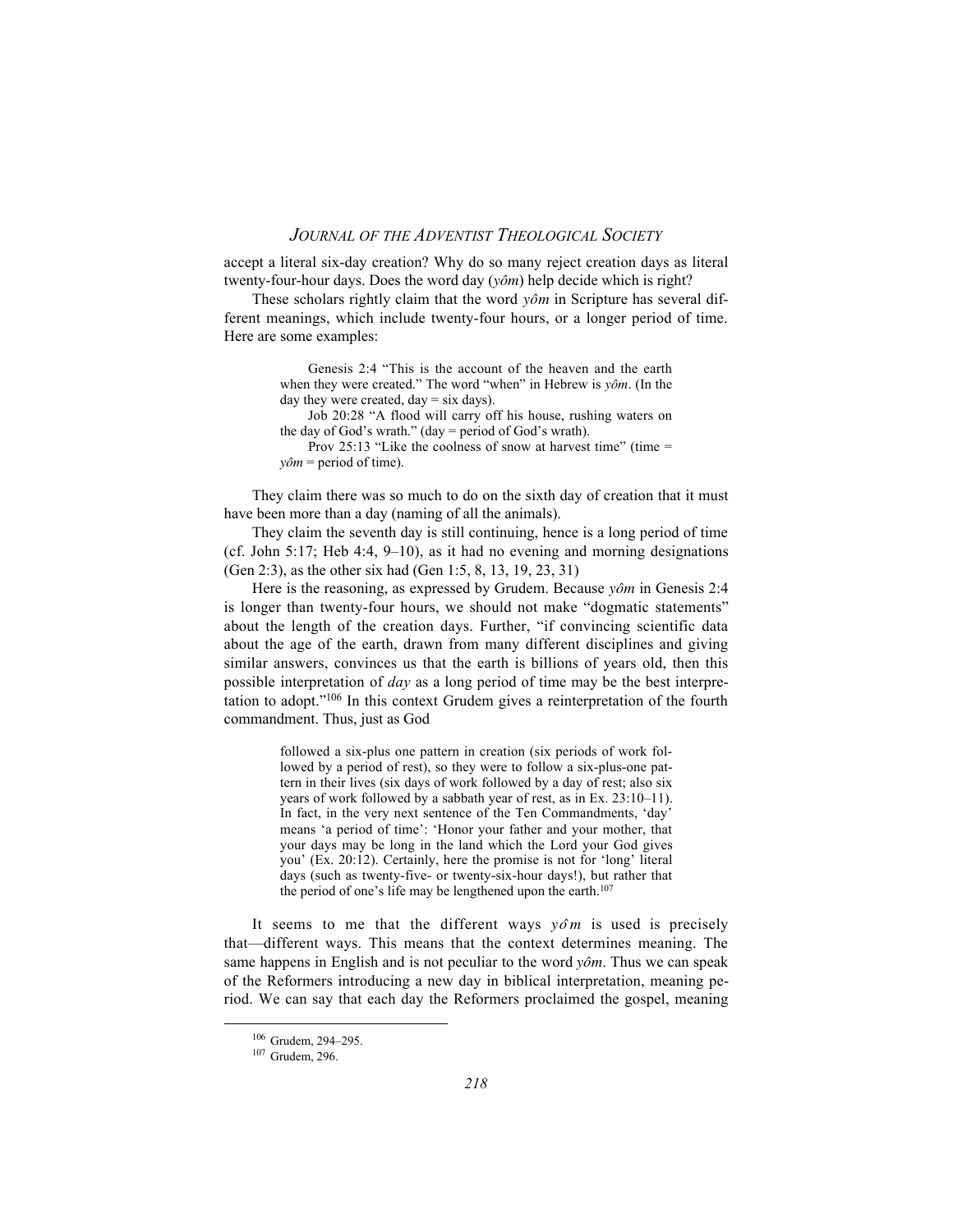each literal day. We can say that the elderly Luther finished out his days in gratitude to God for the discovery of the gospel, meaning his last years. Context determines meaning. So in creation week six days are designated by an evening and a morning (Gen 1:5, 8, 13, 19, 23, 31), and the seventh-day (Gen 2:2–3) is the Sabbath in the fourth commandment (Exod 20:8–11). The context calls for literal creation days followed by a literal seventh day of rest. It seems that these literal days, called for by the biblical context, are replaced by an external context in evolutionary theory.

2. **The Creation Story.** Biblical critics believe that a number of writers wrote the Book of Genesis, and hence the multiple source theory. Others interpret the creation record as a myth (Bultmann) or a saga (Barth) rather than as a historical document.<sup>108</sup> Opposed to both views, conservative students of the Bible find that the Genesis creation story is a carefully crafted account of how life came into being on planet earth and must be the work of one writer. It's important that Scripture opens with the words, "In the beginning God created the heavens and the earth" (Gen 1:1). Here's the truth Satan wants to eradicate. If he can cause doubt in human minds that God created their first ancestors, then he's well on the way to breaking their dependent relationship upon God. He knows firsthand how powerful is this dependence. For a long time He depended on God, who gave Him everything he was and had.

#### **Genesis 1–2: A Carefully Crafted Creation Account**

As Gordon J. Wenhem points out in the *Word Biblical Commentary,* "the material of chaps. 1–11 is markedly different from that in chap. 12 onward. The opening chapters have a universal perspective dealing with all mankind . . . Chaps. 12–50, on the other hand, deal almost exclusively with Israelite concerns."109 That's important because it places the creation record at the beginning of the human race and the Sabbath as a universal holy day and not just a day for Israel, as so many claim because the Sabbath commandment was given to Israel on Mt. Sinai (Exod 20:1–17). In other words, as Christ affirmed, "The Sabbath was made for man" (Mark 2:27).

**1. Two Names for God.** There are two Hebrews words used for God in the creation record. The word *Elohim* is found thirty-one times in Gen 1 and eight times in Gen 2. *Yahweh* is found three times in Gen 2, and *Yahweh Elohim* is found five times. *Elohim* is the universal God, omnipresent, the transcendent

<sup>&</sup>lt;sup>108</sup> Barth can speak of creation as historical, but it is always qualified by his definition of "saga" (a story beyond the historiographical account) with his basic presupposition that creation is merely the external basis of the covenant, and the covenant the internal basis of creation. One example is the dominion given to Adam (Gen 1:28), which he sees as fully realized in the man Jesus. Thus the historical reality of dominion given to Adam and Eve is called in question. Barth converts creation history into covenant prophecy. See *Church Dogmatics*, 3/1:206.

<sup>109</sup> Gordon J. Wenhem, *Word Biblical Commentary*: *Genesis 1–15* (Waco, TX: Word, 1987), 1:xxii.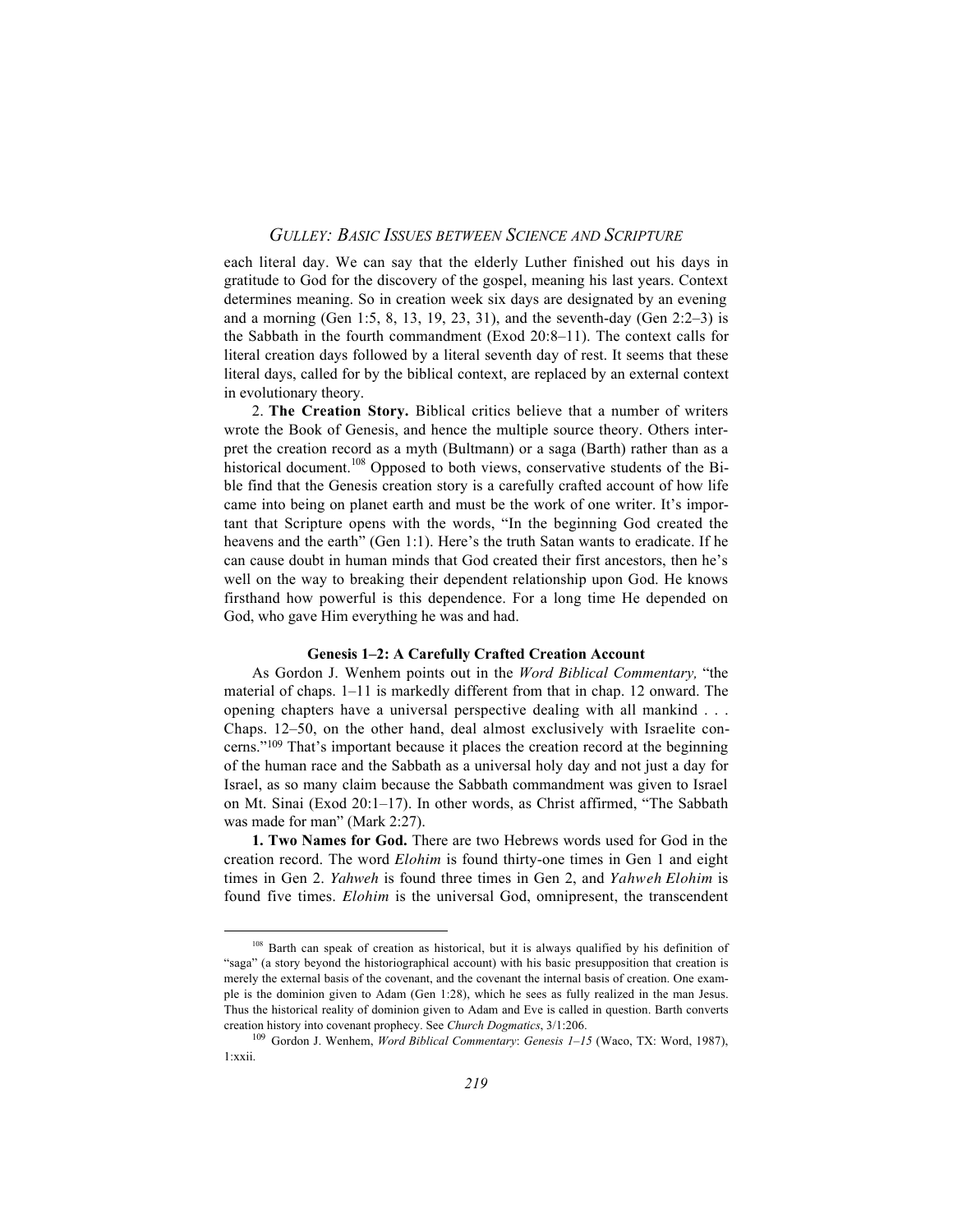God, by contrast with *Yahweh*, the God of the covenant, the imminent One, the God up-close. Genesis 1 presents the transcendent God who speaks everything into existence on each creation day: "And *Elohim* said" (vs. 3, 6, 9, 11, 14, 20, 24, 26). The narrative structure highlights the third and the sixth days of creation with a double announcement of the divine word, "And God said" (vs. 9, 11, 24, 26).

Genesis 2 presents the God up-close who stoops down and forms Adam and Eve. In Genesis 1 the word create is  $b\bar{a}r\bar{a}$ <sup>2</sup>, while in Genesis 2 the word "form" is *yaşar*, the first done by speaking from the transcendent heights, the second done by a hands-on approach. There's a distinction between creating everything for humans and creating humans themselves. God comes close to create humans, unlike the rest of creation. This distinction is one that evolution of humans from animals doesn't provide.

**2. A Correspondence Between the Two Creation Accounts.** There's a correspondence between Genesis 1 and 2, and the number seven dominates. The Hebrew words in both are multiples of seven. Thus 1:1 has seven words, 1:2 has fourteen words  $(2 \times 7)$ , 2:1–3 have thirty-five words  $(5 \times 7)$ . Could this set the stage for the seven days? There's a correspondence between days one through three with days four through six, where the first three give the areas formed by *Elohim* and days four through six give the days when *Elohim* filled those areas with His creative works. $110$  Wenhem charts them as follows:

| Day 1 Light                  | Day 4 Luminaries                  |
|------------------------------|-----------------------------------|
| Day 2 Sky                    | Day 5 Birds and Fish              |
| Day 3 Land (Plants)          | Day 6 Animals and Man (Plants for |
| food)                        |                                   |
| Day 7 Sabbath <sup>111</sup> |                                   |

So in days one through three *Elohim forms* the places to be *filled* in days four through six. And the remarkable fact in this carefully crafted structure is that this is not the climax. The climax is not the creation of humans on day

<sup>110</sup> Ibid., 1:6–7

<sup>111</sup> Ibid., 1:7. Derek Kidmer, in the *Tyndale Old Testament Commentaries: Genesis*, ed. D. J. Wiseman, (Downers Grove IL, InterVarsity, 1967), 46, arranges the six days as follows: *Form Fullness* Day 1 Light and Dark Day 4 Lights of Day and Night Day 2 Sea and Sky Day 5 Creatures of Water and Air Day 3 Fertile Earth Day 6 Creatures of Land Wayne Grudem's arrangement, in his *Systematic Theology* (Grand Rapids: Zondervan, 1994), 30l, arranges the six days as follows: *Days of Forming Days of Filling* Day 1 Light and darkness separated Day 4 Sun, moon, and stars, lights in the heavens Day 2 Sky and waters separated Day 5 Fish and birds Day 3 Dry land and seas separated; Day 6 Animals and man Plants and tress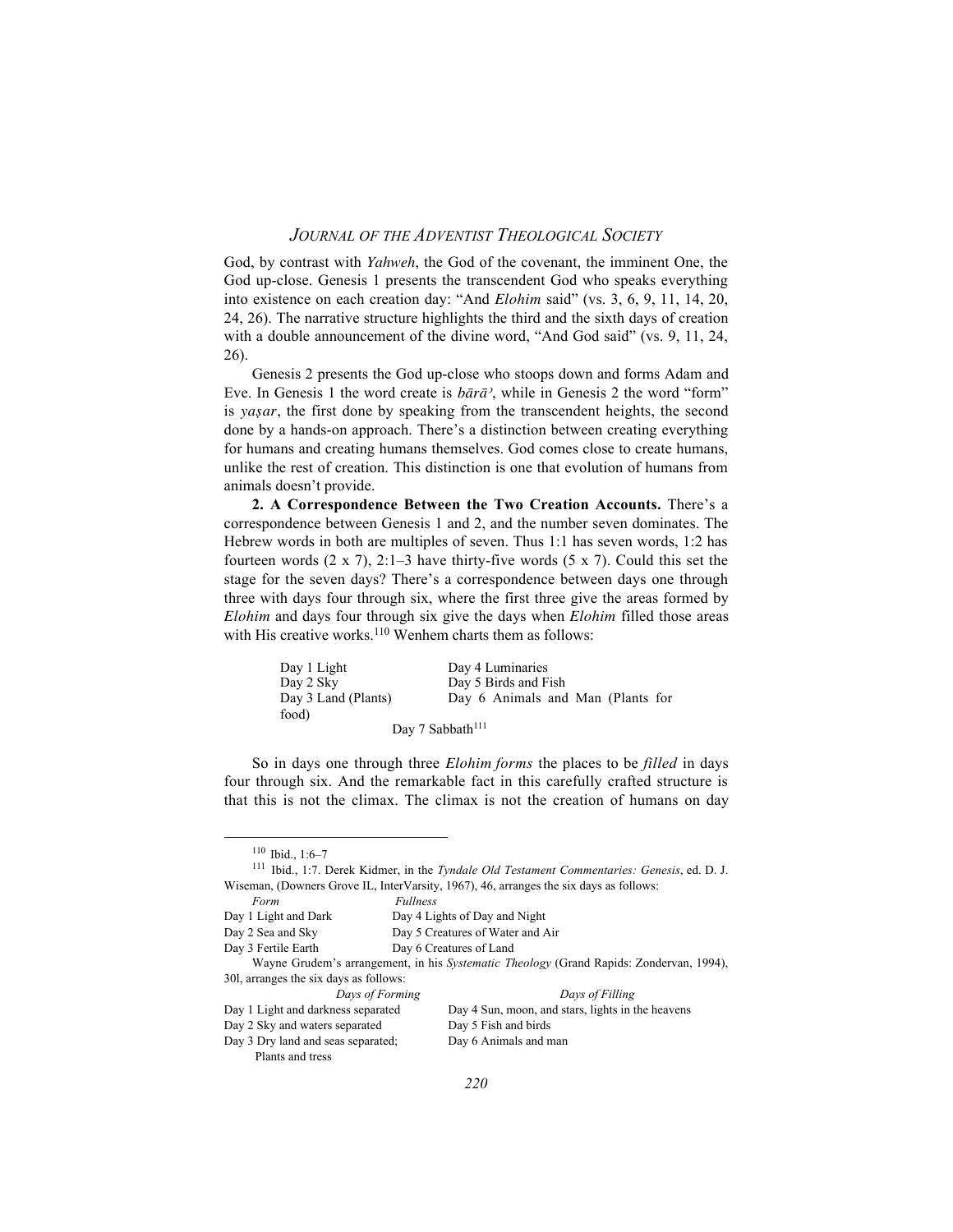$s$ ix,<sup>112</sup> but the gift of the Sabbath on day seven, for the narrative ends with the Sabbath in 2:1 (chapter divisions came long after the time of writing).

**3. The Sabbath as Climax of Creation.** Clearly the Sabbath is not only a day of rest given to all humans by *Elohim*, but the climactic focus of the creation story in Genesis 1. Everything in the forming and filling leads to the Sabbath, God's chosen memorial of creation. Just as Yahweh created Adam and Eve, so with the mention of the Sabbath the word for God is *Yahweh,* the God up-close. On the six days *Elohim* spoke things into existence in space; on the seventh day *Yahweh* comes to be with humans in time—up close. A work in time by a God up-close speaks volumes about the distinction of the Sabbath compared to the works of creation in space on the other days. Christ spoke everything into existence for humans. He gave them gifts in space. But on the Sabbath He gave them Himself in time, to be their Creator up-close, like His life on planet earth "to tabernacle" among them (John 1:14) and His coming in the earth made new when "God himself will be with them and be their God" (Rev 21:3). This is Immanuel, "God with us" (Matt 1:23). Sabbath keeping is spending time with Christ up close!

In Genesis 2:1–2 the seventh day is mentioned three times (vs. 1, 2 [twice]). Wenhem rightly notes that the "threefold mention of the seventh day, each time in a sentence of seven Hebrew words, draws attention to the special character of the Sabbath. In this way form and content emphasize the distinctiveness of the seventh day."<sup>113</sup>

Because the worship of sun and moon was prevalent from early times, God guided Moses to use the words "greater light" and "lesser light" in place of the sun and moon respectively (Gen 1:16). Only the Creator-God is worthy of worship, not His creation. Not only does Satan want worship instead of God, but he inspires all worship that is not worship of God.

The word Sabbath is derived from the Hebrew word *šabat*, meaning to "cease" or "desist" from a previous activity—in this case, to desist from creating. God finished His work of creation during the six days. He didn't cease because He was tired, but He ceased in order to celebrate with Adam and Eve what He had completed. So Sabbath is time to celebrate the finished work of Christ's creation.

On day six, Christ judged creation as "very good" (Gen 1:31), and hence it was completed (Gen 2:3). For "in six days the Lord made the heaven and the earth, and on the seventh day he abstained from work and rested" (Exod 31:17). Therefore, His "works were finished from the foundation of the world" (Heb 4:3 NKJV). Clearly the work of creation was finished on the sixth day of creation

<sup>112</sup> Humans are "the crowning work of Creation" in SDA Fundamental Belief #6 (which compares humans with other created things). Young considers humans "the climax of creation" in space in this sense (89).

<sup>113</sup> Wenhem, 1:7.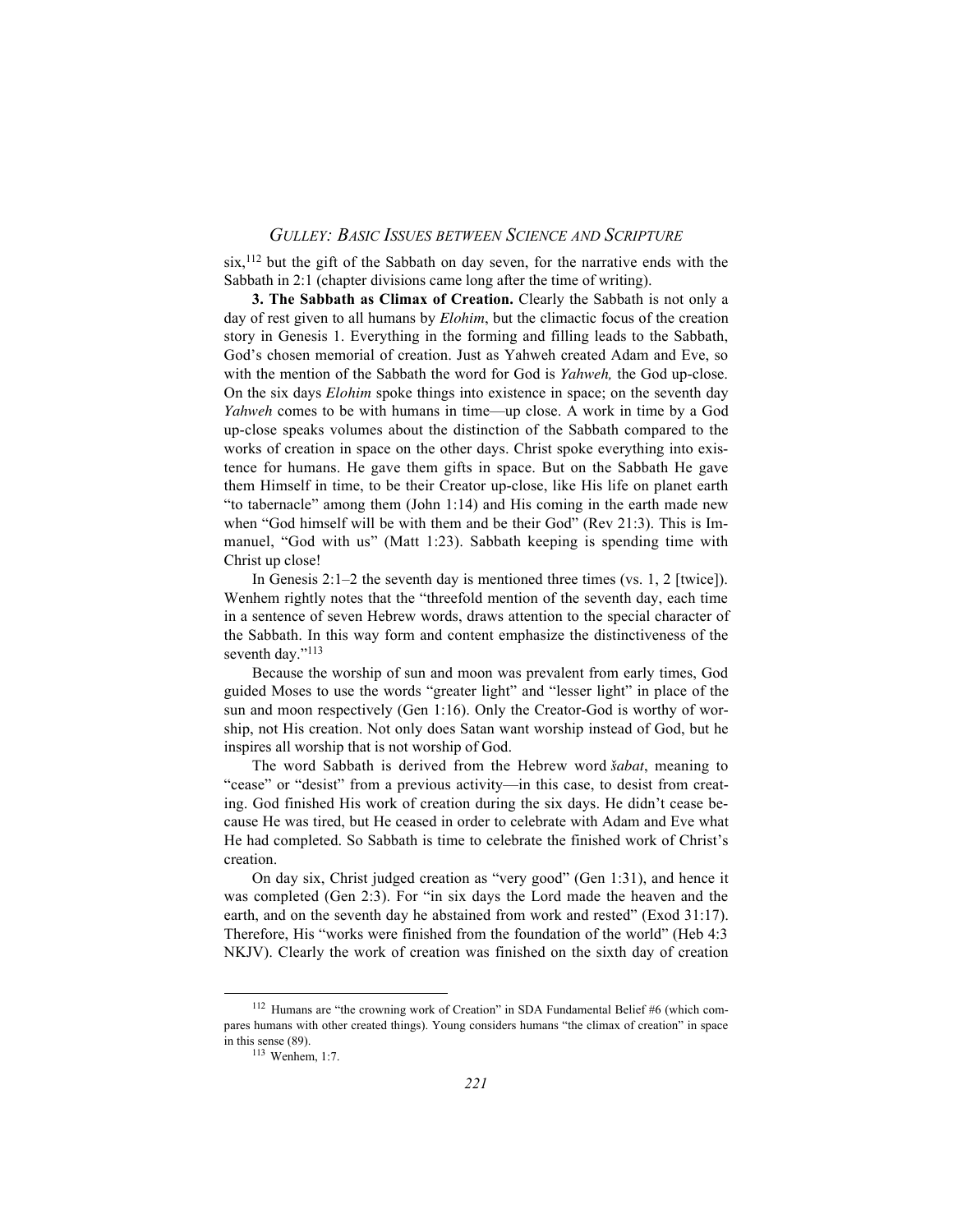week, and hence the view of a continuing creation through theistic evolution is contrary to this biblical record.

As Kenneth Strand rightly points out, the first reference to the Sabbath (Gen 2:2–3) is in a chiastic structure that emphasizes the importance of the day.

- A. God finished his work (verse 2)
- B. And he rested on the seventh day from all his work which he had done (verse 2)
- C. So God blessed the seventh day and hallowed it (verse 3)
- B. Because on it God rested from all his work which he had done (verse 3)
- A. In creation (verse 3 cont.)<sup>114</sup>

In an A-B-C-B-A chiastic structure, the middle statement is often the most important of the chiasm. So the emphasis is on the seventh day as the Sabbath, and the seventh day as the day He blessed. God's blessing (Hebrew, *bārāk*) was only given to the seventh day. It was set apart from the other six, and in this way it was made holy. This setting apart is seen in Exod 16:23, the Sabbath commandment in Exod 20:8–11, and also in Exod 31:14–16, where it is to be kept forever, and in Exodus 35:2, where death is commanded for Sabbath breakers. These indicate the continuing importance of the creation seventh-day Sabbath as holy throughout human history. Karl Barth says the Sabbath "is in reality the coronation of His work," for "not man but the divine rest on the seventh-day is the crown of creation."115

#### **lV. The Biblical Meaning of the Sabbath as Unfolded in Biblical History**

The meaning of the Sabbath is unfolded throughout Scripture, but each addition is rooted in the creation record. In creation the Sabbath was blessed, or set aside as holy by Christ, and celebrated the finished work of Christ as Creator. "God blessed the seventh day and made it holy, because on it he rested from all the work of creating that he had done" (Gen 2:3). It was the first full day of Adam and Eve's existence, and it was spent in resting in Christ. One can imagine that on that day they reflected on creation as a gift to them. They had done nothing to earn or deserve creation. The Sabbath commandment is rooted in this creation gift. "Remember the Sabbath day by keeping it holy . . . For in six days the Lord made the heavens and the earth, the sea, and all that is in them, but rested on the seventh day. Therefore the Lord blessed the Sabbath day and made it holy" (Exod 20:8,11).

The next time the Ten Commandments are given, the fourth one adds another dimension, not in contradiction to, but in an unfolding of the Sabbath's meaning. "Remember that you were slaves in Egypt and that the Lord your God

<sup>114</sup> "The Sabbath," *Handbook of Seventh-day Adventist Theology*: *The SDA Bible Commentary*, 12:493–495.

<sup>115</sup> Barth, 3/1:223 (German ed., 1945).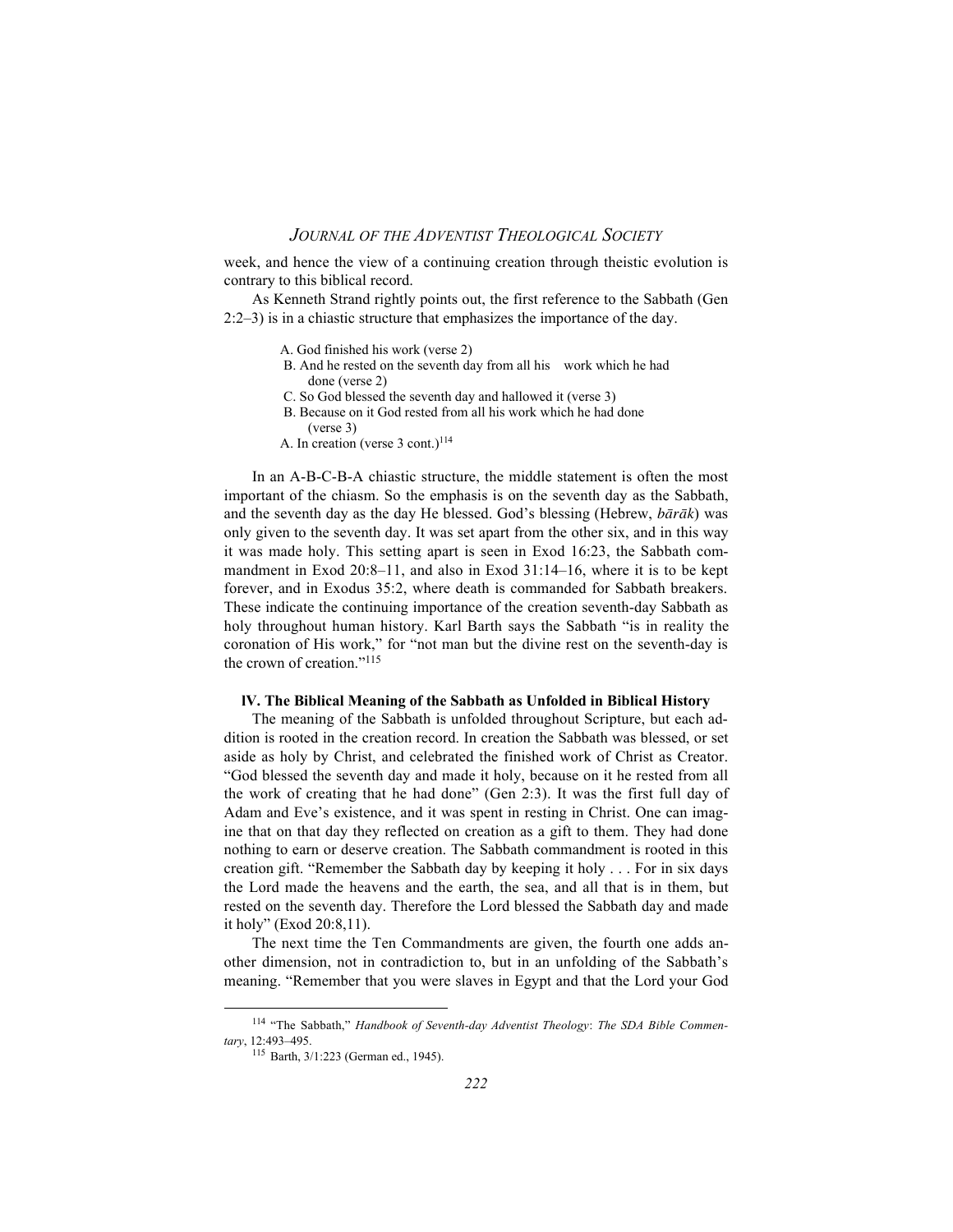brought you out of there with a mighty hand and an outstretched arm. Therefore the Lord your God has commanded you to observe the Sabbath day" (Deut 5:15). This is the only commandment given an added meaning, but the principle remains unchanged. In creation Christ gave Adam and Eve a gift. In the exodus across the Red Sea he gave the Israelites a gift. Both were gifts of life, one in its inception, the other in its continuance. Those who use this text to say God gave the Sabbath to Israel, and not to the world, overlook the word "remember" and the biblical fact that "the Sabbath was made for man" (Mark 2:27), for humankind, and not just for one nation.

There is a comparison of creation Friday and creation Sabbath with crucifixion Friday and crucifixion Sabbath. Christ is central in both. On creation Friday He gave life to Adam and Eve. On crucifixion Friday He gave life to everyone who accepts it. On creation Friday Christ gave the gift of life to two humans and their posterity. On crucifixion Friday Christ gave the gift of eternal life to whoever accepts it. How significant that the Sabbath following the two gifts was time for celebration of the completed work of Christ.

Thus the Sabbath is connected to a gift to two humans, to a nation, and to all humans who will accept it. The Sabbath is a sign to God's people of any age. It is a set-apart day to set-apart people. "I gave them my Sabbaths as a sign between us, so that they would know that I the Lord made them holy [or setapart]" (Ezek 20:12). The Sabbath is connected with giving life in creation, giving rescue at the Exodus, and giving eternal life at Calvary. But these gifts are to give us sanctification, holiness, setting us apart for heaven. All Gods' gifts celebrated by the Sabbath throughout Scripture reveal Christ's gift of Himself to prepare humans to be with Him forever. In the new creation "the dwelling of God is with men, and he will live with them. They will be his people, and God himself will be with them and be their God" (Rev 21:3). This is the essence of the Sabbath, God up-close with His people in time, first manifested in the creation Sabbath. Hence, there is no distinction between the gift of the Sabbath in creation and the gift of the Sabbath to Israel.

Nor is there any difference between the gift of the Sabbath throughout human history and the gift of the Sabbath in creation. This is why the first angel's message invites humans to "Worship him who made the heavens, the earth, the sea and the springs of water" (Rev 14:7b). This is not only a call to remember the Creator when the masses look to evolution, but it is a call to remember the Sabbath of His creation, for it is a repetition of a part of the fourth commandment: "For in six days the Lord made the heavens and the earth, the sea, and all that is in them  $\ldots$  " (Exod 20:11), as pointed out by Jon Paulien<sup>116</sup> and John T. Baldwin.<sup>117</sup> Note that this linguistic reference to the Sabbath is in the context of

<sup>116</sup> Jon Paulien, "Revisiting the Sabbath in the Book of Revelation," unpublished paper presented at the Jerusalem Bible Conference, June 9–14, 1998.

<sup>117</sup> John T. Baldwin, "Revelation 14:7: An Angel's Worldview," in John T. Baldwin, ed, *Creation, Catastrophe, and Calvary* (Hagerstown, MD: Review and Herald, 2000), 19–39.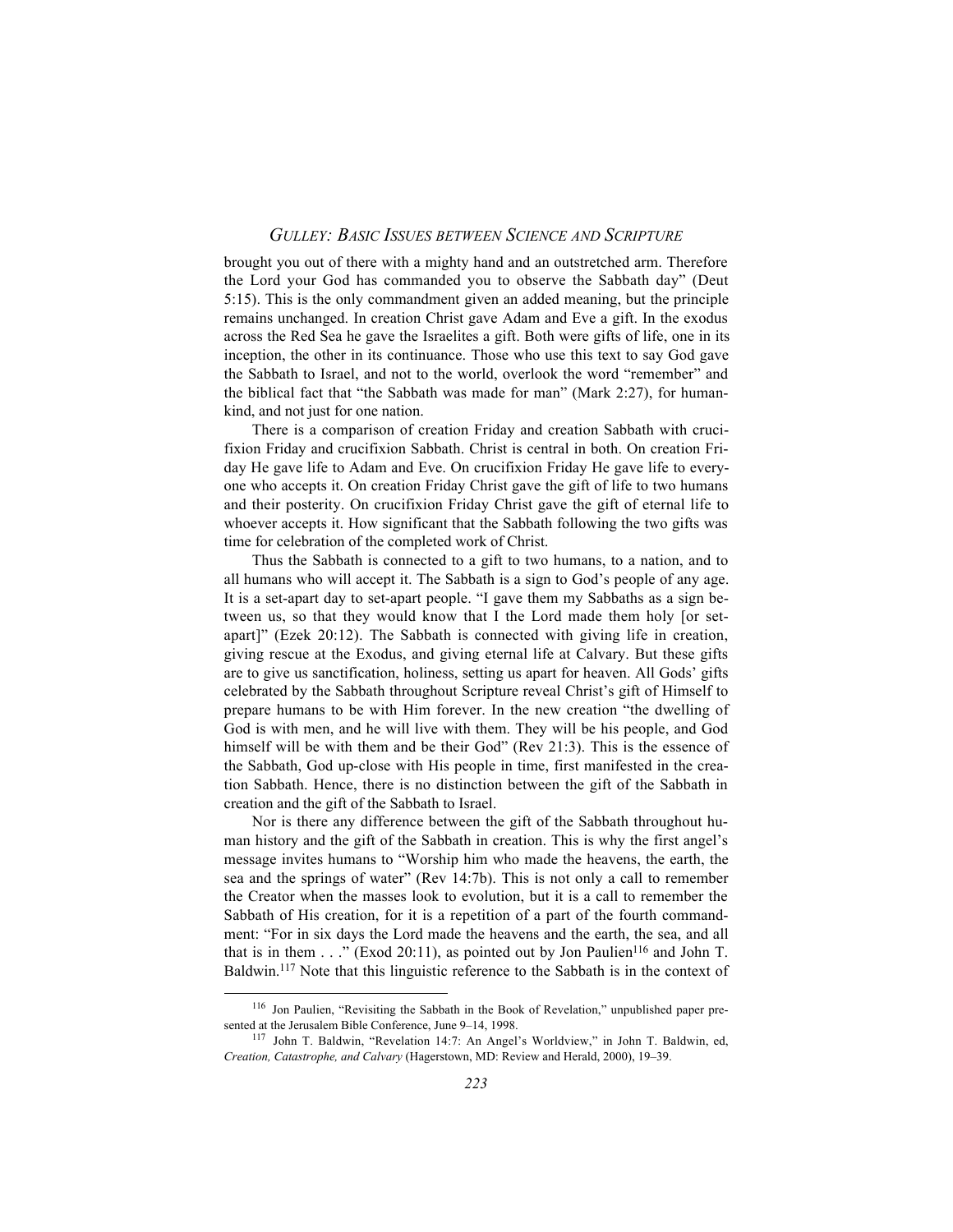the historical reference to the "everlasting gospel" (Rev 14:6). The gospel goes all the way back to Genesis 3:15, just as the Sabbath goes all the way back to creation in six days (Gen 1:1–2:3). Neither merely go back to Israel.

Furthermore, this call to worship the Creator is a call to worship Christ the Creator. Scripture is replete with references to Christ as Creator. The Gospel of John (1:1–3) is a divine commentary on Genesis 1. "In the beginning was the Word, and the Word was with God, and the Word was God. He was with God in the beginning. Through him all things were made; without him nothing was made that has been made." And verse 14 says, "The Word became flesh and lived for a while among us. We have seen his glory, the glory of the one and only Son, who came from the Father, full of grace and Truth." Genesis 1 and John 1 take us back to the beginning of creation on planet earth, and we see that the *Elohim* of Genesis 1 is the Christ of John 1.

Other New Testament texts corroborate this connection. Christ "is the image of the invisible God, the firstborn over all creation. For by him all things were created: things in heaven and on earth, visible and invisible, whether thrones or powers or rulers or authorities; all things were created by him and for him. He is before all things, and in him all things hold together" (Col 1:15–17). Christ not only created everything in heaven and on earth, but in His continued providence He keeps the world and appoints powers and authorities. God in the last days "has spoken to us by his Son, whom he appointed heir of all things, and through whom he made the universe. The Son is the radiance of God's glory and the exact representation of his being, sustaining all things by his powerful word. After he had provided purification for sins, he sat down at the right hand of the Majesty in heaven" (Heb 1:2–3).

#### **The Importance of Revelation 14:7**

John Baldwin's chapter "Revelation 14:7: An Angel's Worldview" is an important source for a deeper reflection on the significance of the first angel's message in light of our topic.<sup>118</sup> His major contribution is to demonstrate that Rev 14:7 alludes to the fourth commandment of Exod 20:11 and not to the fourth commandment of Deut 5:12–14. The words "For in six days the Lord *made* the *heavens* and the *earth*, the *seas*, and all that is in them" (Exod 20:11) is the root passage for "Worship him who (*in six days*) *made* the *heavens* and the *earth* and *sea* and springs of waters" (Rev 14:7). The allusion is clear with the four italicized words (one verb and three nouns) found in each. Deuteronomy does not include any of these five. Hence this direct allusion to the fourth commandment of Exod 20:11 implies "the six days" not found in Revelation 14:7. This implication is shown to be correct because it was the pre-incarnate Christ accompanying Israel (1 Cor 10:4) who gave the fourth commandment on Mount Sinai. The Revelation of Jesus Christ (Rev 1:1) would not contradict this.

<sup>118</sup> Baldwin, 19–39.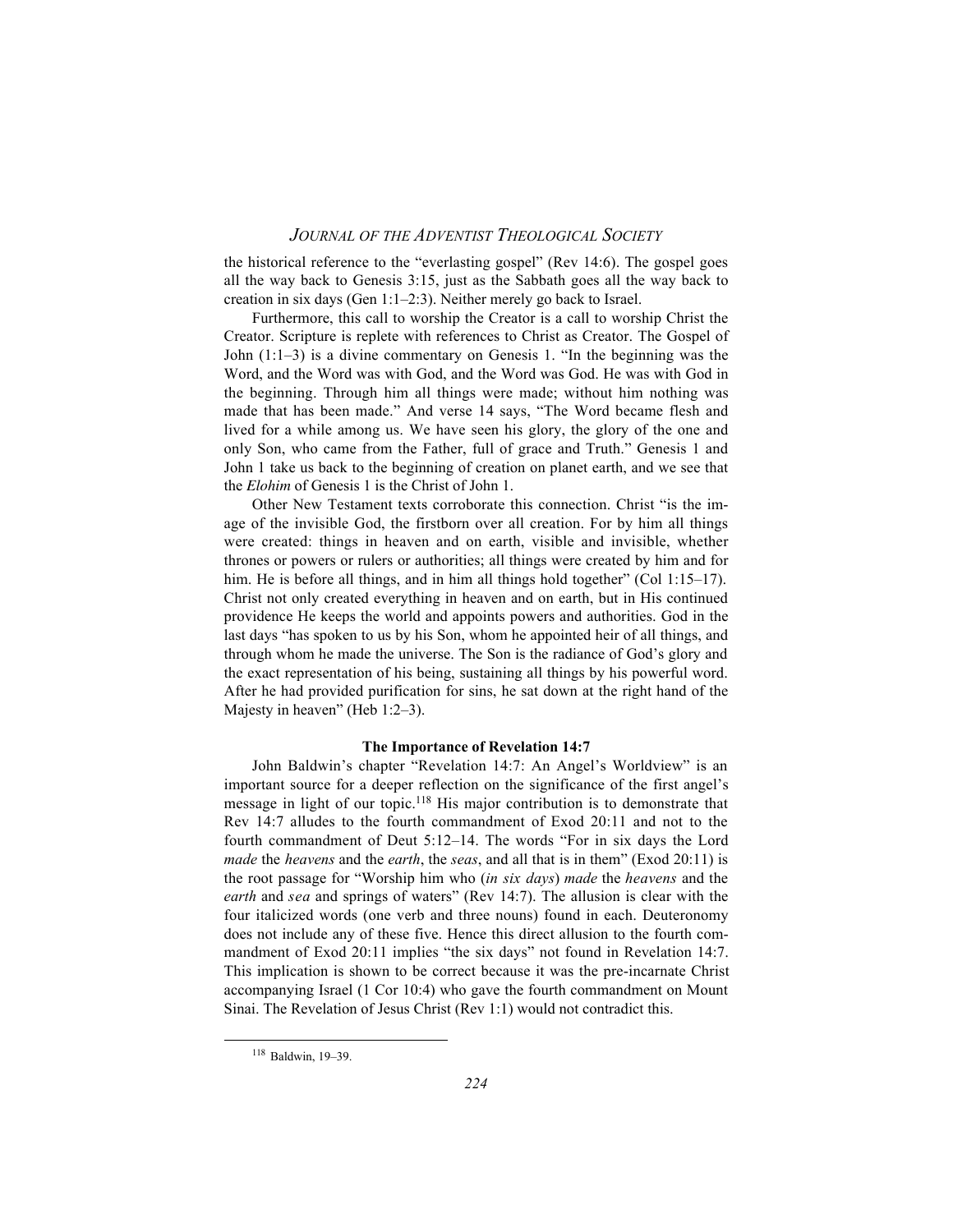Baldwin rightly points out that although the Deuteronomy account mentions the Sabbath as the seventh day

> it does not explicitly designate the time unit of which the Sabbath is the seventh day. It leaves the reader with the question whether the Sabbath is the seventh day of the lunar month, the seventh day of the year, or the seventh day of some other time unit. One needs to refer to Genesis 1 and 2 and to Exodus 20:11 in order to discover biblically that the Sabbath is the seventh day of the weekly time unit established at creation. In light of this consideration it is understandable why in Revelation 14:7 God intentionally focuses attention upon the wording of the fourth commandment of Exodus 20 rather that upon the Sabbath commandment of Deuteronomy 5.<sup>119</sup>

Although Deuteronomy 5:15 only mentions the Sabbath without reference to days, it must also be noted that three verses before (v. 12), there is a call to observe the Sabbath as God commanded, noting that it is the seventh day after six days of work This seems to refer back to the fourth commandment of Exodus 20:11. It is clear that Revelation 14:7 calls for end-time people to worship the Creator God who also created the Sabbath, with the Greek words going back to Exodus 20:11. It is also instructive that the Greek translation in the Septuagint of Exodus 20:11 is identical to the Greek of Acts 14:15, where Paul and Barnabas tear their clothes when those in Iconium declare them to be gods. Paul and Barnabas point them to the living God who created "heaven and earth and sea and everything in them," another clear allusion to the fourth commandment, with creation in six days followed by a Sabbath. So Acts 14:15 and Revelation 14:7 are two NT references with the same allusion to creation week with its six days of creation followed by the seventh-day Sabbath.

This is what Harder does not comprehend. The Sabbath is rooted in the historical six-day week of creation. Any question about the literal, historical, six-day week with a seventh-day Sabbath in the creation record jettisons the foundational biblical record for the Sabbath. This is why the evolutionary views that reject the historicity of Genesis 1–11 are so important for our church to understand. When Harder says he could keep the Sabbath even if Genesis 1–2 is shown not to be historical, he misses the fact that Deuteronomy does not specify a weekly seventh day.

#### **The Challenge of Evolution to Seventh-day Adventists**

It's significant that Darwin had his *Origin of Species* (1859) written (230 pages) by 1844, the date when God called out the Seventh-day Adventist church to take the first angel's message to the world, a call "to every nation, tribe, language and people" to "worship him who made the heavens, the earth, the sea and the springs of water" (Rev 14:6–7). God was ready to use a movement to

<sup>119</sup> Baldwin, note 4, 35.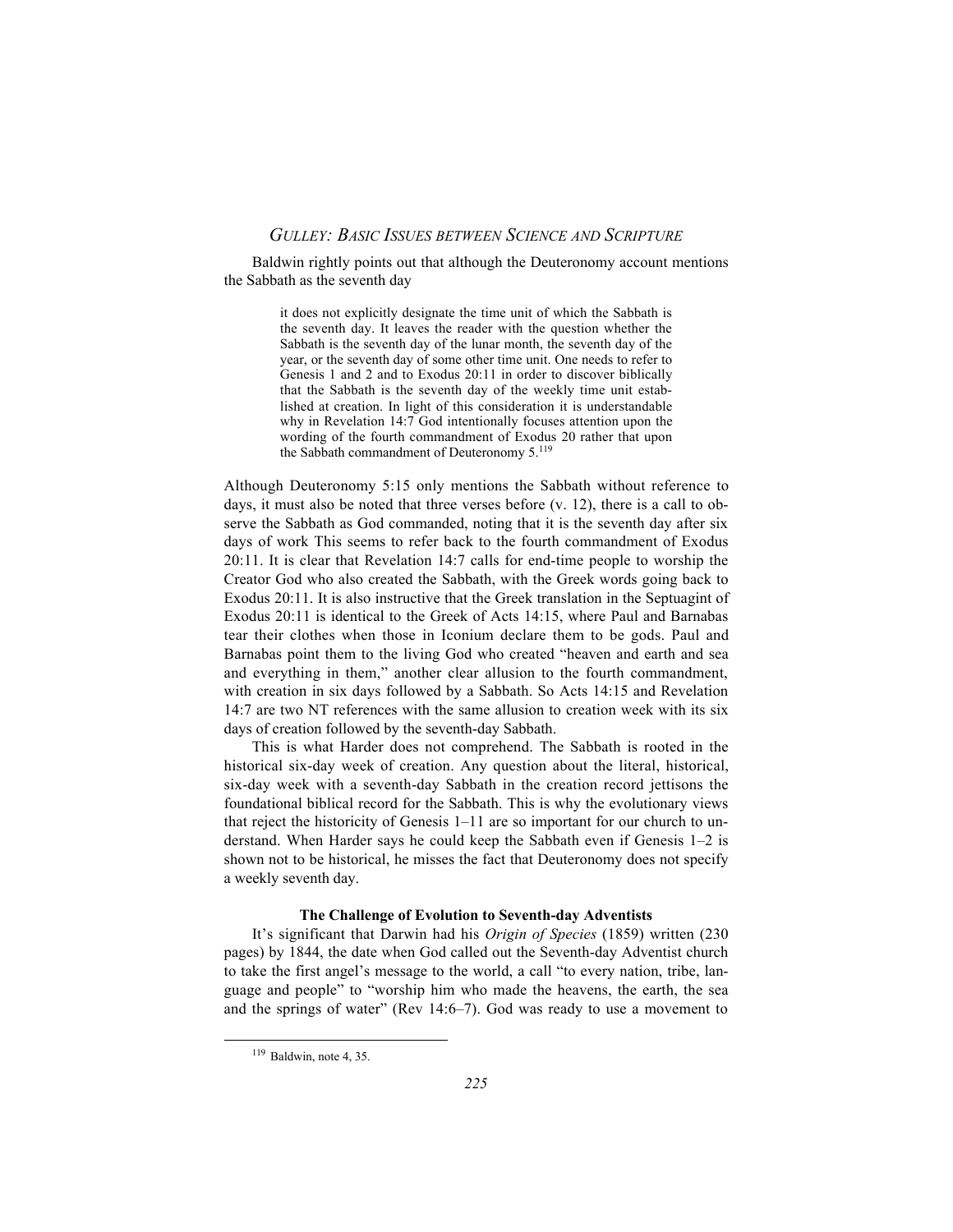call the world to remember the Creator Christ and to worship Him, and the phrase "who made the heavens, the earth, the sea and the springs of water" is a repetition of part of the Sabbath commandment (Exod 20:11).

It's vital that we sense our destiny in these last days. At a time when people have removed God from His world and His Word, we are commissioned to proclaim the truth as it is in Jesus, to point to Him as our Creator-Redeemer. That truth includes the historical, literal, twenty-four-hour, consecutive creation days followed by a seventh-day Sabbath given to all humans just as surely as they were given life and marriage in creation week. Any view of creation days as ages unwittingly calls in question a literal twenty-four-hour weekly Sabbath. Christ created all things (John 1:1-3, 14; Col 1:15–17; Heb 1:1–2), including the Sabbath. This is why "the Son of Man is Lord even of the Sabbath" (Mark 2:28). He invites us all, "If you want to enter life, obey the commandments" (Matt 19:17). His invitation to come to Him to receive rest (Matt 11:28) includes the Sabbath rest. The seventh-day Sabbath gift is a gift from Christ. It is the only day of creation week that He blessed and made holy (Gen 2:3). Nowhere in Scripture does He annul this blessing and setting apart, or give it to another day. First day meetings are no more evidence of a change of the Sabbath than is the Thursday meeting for the Lord's Supper (Matt 26:17–28:1). Descriptive passages cannot deny prescriptive passages. "The Sabbath was made for man" (Mark 2:27) long before there was a Jew. The seventh-day Sabbath is Christian because it is the day Christ set apart. God's law, including the seventh-day Sabbath, was written by the finger of God (Exod 31:18; Deut 9:10). In the end-time Satan is against those who keep these commandments of God (Rev 12:17). No wonder the end-time call to worship the Creator includes an allusion to the seventh-day Sabbath (Rev 14:7) and refers to the saints as those "who obey God's commandments and remain faithful to Jesus" (Rev 14:12). This is the Jesus who promised, "If you love me, you will obey what I command" (John 14:15). The seventh-day Sabbath command requires belief in a six day creation climaxed by Christ's Sabbath gift to humanity.

Scripture presents Christ as the God up-close, "Immanuel," God with us (Matt 1:23). The greatest evidence of creation was not in Eden, but Bethlehem. When Jesus was born of Mary through the Holy Spirit we have a creative act of God in history, born in Bethlehem in Judea during the time of King Herod (Matt 2:1). If God can create the second Adam, the God-man Jesus, then creation of the first Adam was much easier. Evolution has nothing comparable. Its process, allegedly over millions of years, takes place before human history. It merely leads up to the beginning of human history, and hence it doesn't take place during human history, and so cannot be historically checked, as can the birth of Jesus. Evolution can only demonstrate micro-evolution (very small changes) and extrapolate from this to imaginary larger changes (macro-evolution). Science can only help in the micro documentation; the macro is philosophy, not science. By contrast, the incarnation of Jesus is a macro kind of creation compared to the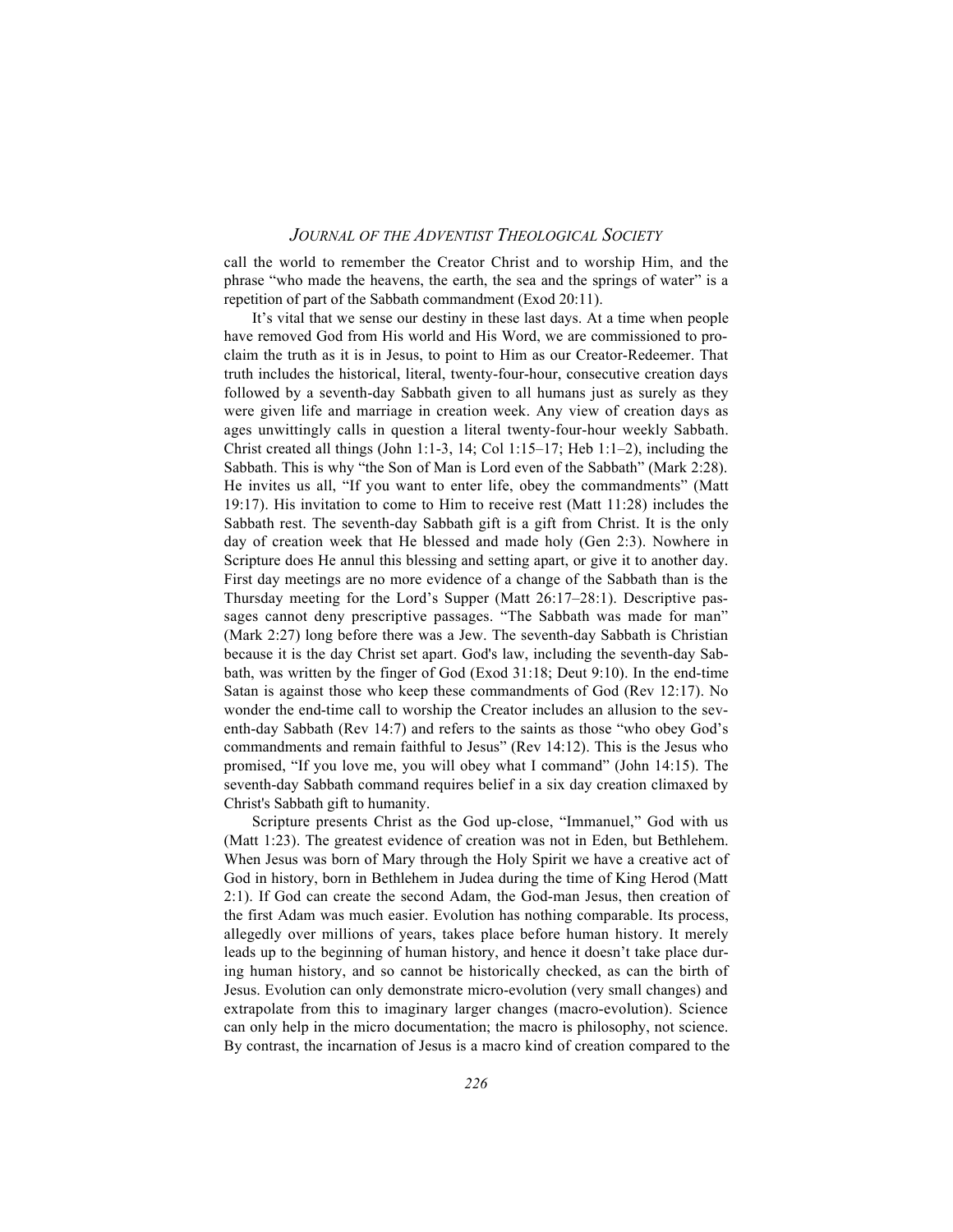creation of Adam and Eve. Macro-evolution is a theory that should be classified as philosophy, not science, a theory, not a fact. Macro creation is a historical fact, not theory. There is a difference.

Evolution is really a theodicy,<sup>120</sup> an attempt to explain natural evil by natural means rather than the cosmic controversy biblical worldview. Moral and natural evil is Satan's destructive work, the opposite to Christ's creative work. He pushes this counterfeit view of creation in order to distance Christ from His creative work, to distance humans from their Creator, and to do away with the fall. For if humans are the product of an evolutionary development, then they are the pinnacle of the process, and if they can be moral in their own power, apart from God, then the process is allegedly upward without any need of salvation. Then there's no need of Christ as Redeemer, no need of Calvary to save them, no need of Christ's re-creative work within human lives, and no need of a future resurrection, for so many believe that humans are immortal (e.g., Kant). By contrast God creates in history, as seen in the evidence of changed lives, for "if anyone is in Christ, he is a new creation; the old has gone, the new has come!" (2 Cor 5:17). Christ's creative work in humanity climaxes at His second coming. "For since death came through a man, the resurrection of the dead comes also through a man. For as in Adam all die, so in Christ all will be made alive" (1 Cor 15:21).

Judah forgot its Creator-God. Christ said to them,

"Behold, I will create new heaven and a new earth. The former things will not be remembered, nor will they come to mind . . . The wolf and the lamb will feed together, and the lion will eat straw like the ox . . . they will neither harm nor destroy in all my holy mountain,' says the Lord. This is what the Lord says: 'Heaven is my throne and the earth is my footstool. Where is the house you will build for me? Where will my resting place be? Has not my hand made all these things, and so they came into being?' declares the Lord. 'This is the one I esteem: he who is humble and contrite in spirit and trembles at my word" (Isa 65:17, 25; 66:1-2).

I agree with Nigel M. de S. Cameron, in his *Themelios* article, where he said,

> It is true that the closer and more adequately we study the Scripture, and the more we allow it to determine the form of our theology, the more nearly our thinking will conform to the truth about God himself. But, in order to study God, we look not at him (whom we cannot see, and may not), but at his image in Scripture. The paradox is that the more we revere and study the Book, the more we know its Author. This is other than the way in which we know the natural order.<sup>121</sup>

<sup>&</sup>lt;sup>120</sup> See Cornelius G. Hunter, *Darwin's God: Evolution and the Problem of Evil* (Grand Rapids: Brazos, 2001).

<sup>121</sup> Cameron, 26.